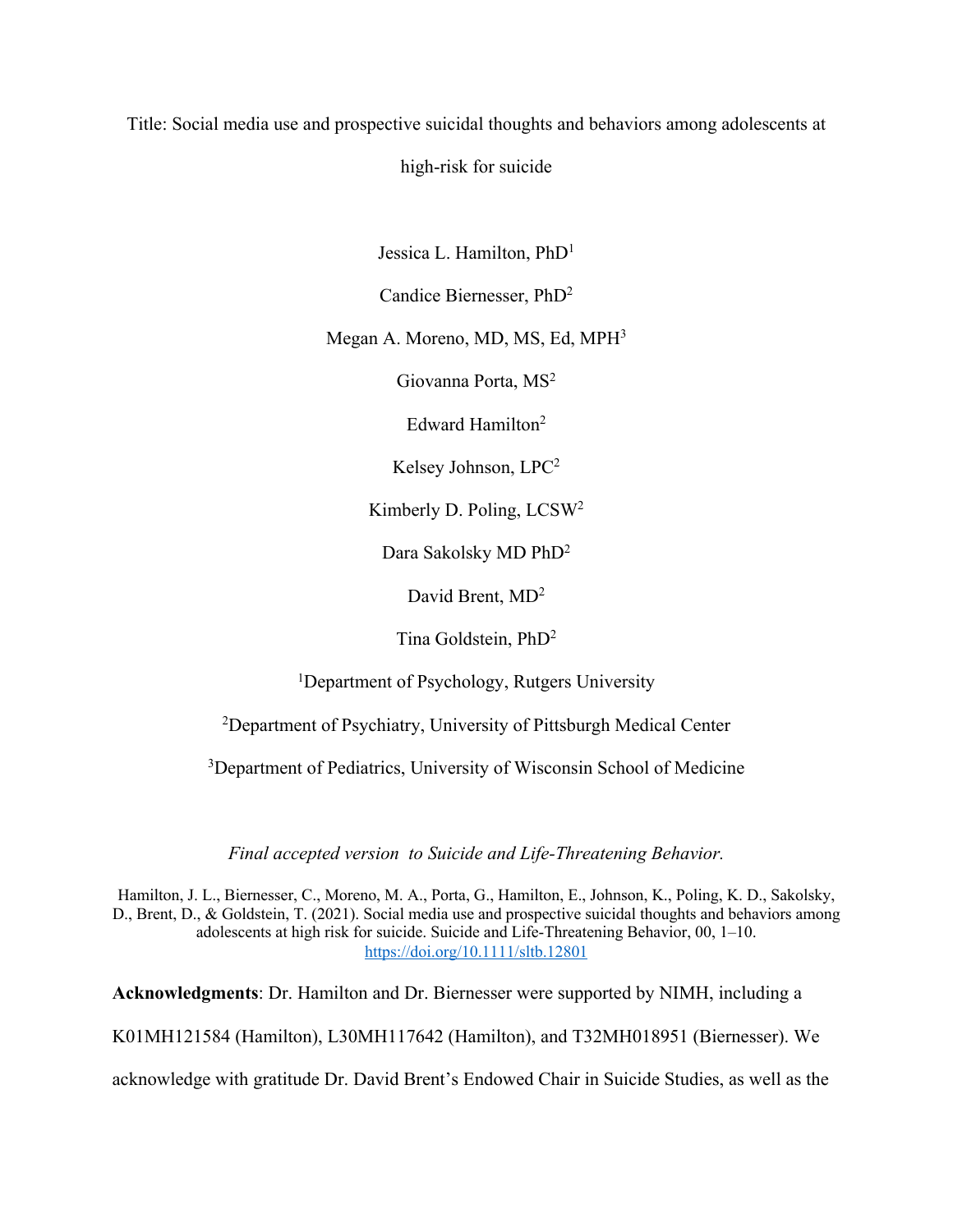Pennsylvania Legislature for their support of the STAR-Center and for supporting the electronic data collection and management. We are grateful to the youth and families who provided their data. We thank the STAR-Center team, including assessors, therapists, nurses, psychiatrists, data staff, student workers, and volunteers for their work and dedication.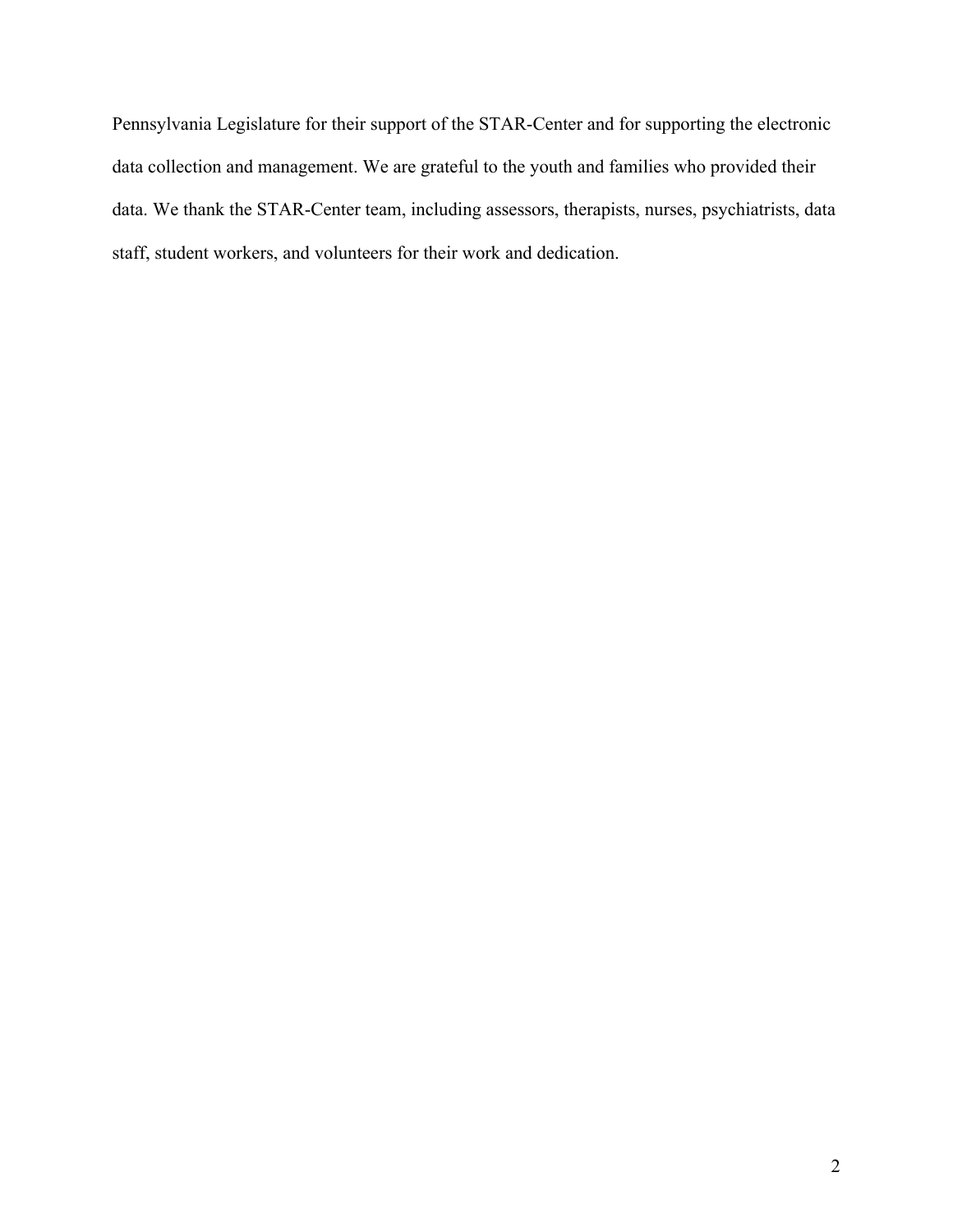### Abstract

Objective: To examine the relationship between social media use and suicidal thoughts and behaviors among adolescents in the first 30 days of an intensive outpatient program (IOP) for depression and suicidality.

Method: Participants included 100 adolescents who enrolled in an IOP for depression and suicidality and completed baseline measures of social media and weekly measures of depression and suicidal thoughts and behaviors at clinical visits over the next month.

Results: Lower levels of social media use (overall and messaging) were associated with a greater likelihood of having suicidal ideation with plan over the next 30 days. There was no effect on suicidal behavior. Multilevel modeling indicated no main effects of social media use on depression or average days of suicidal thoughts. However, individuals with lower levels of social media use maintained more depression symptoms and days with passive death wish across the first month of treatment.

Conclusions: Among adolescents at high risk for suicide, less engagement in social media may reflect social anhedonia or withdrawal, which may heighten risk for more severe suicidal ideation or impede initial treatment. Findings highlights the importance of considering social media as an additional context when assessing social dysfunction in treatment for depression and suicidality.

Keywords: social media, adolescence, suicidal thoughts, suicidal behaviors, depression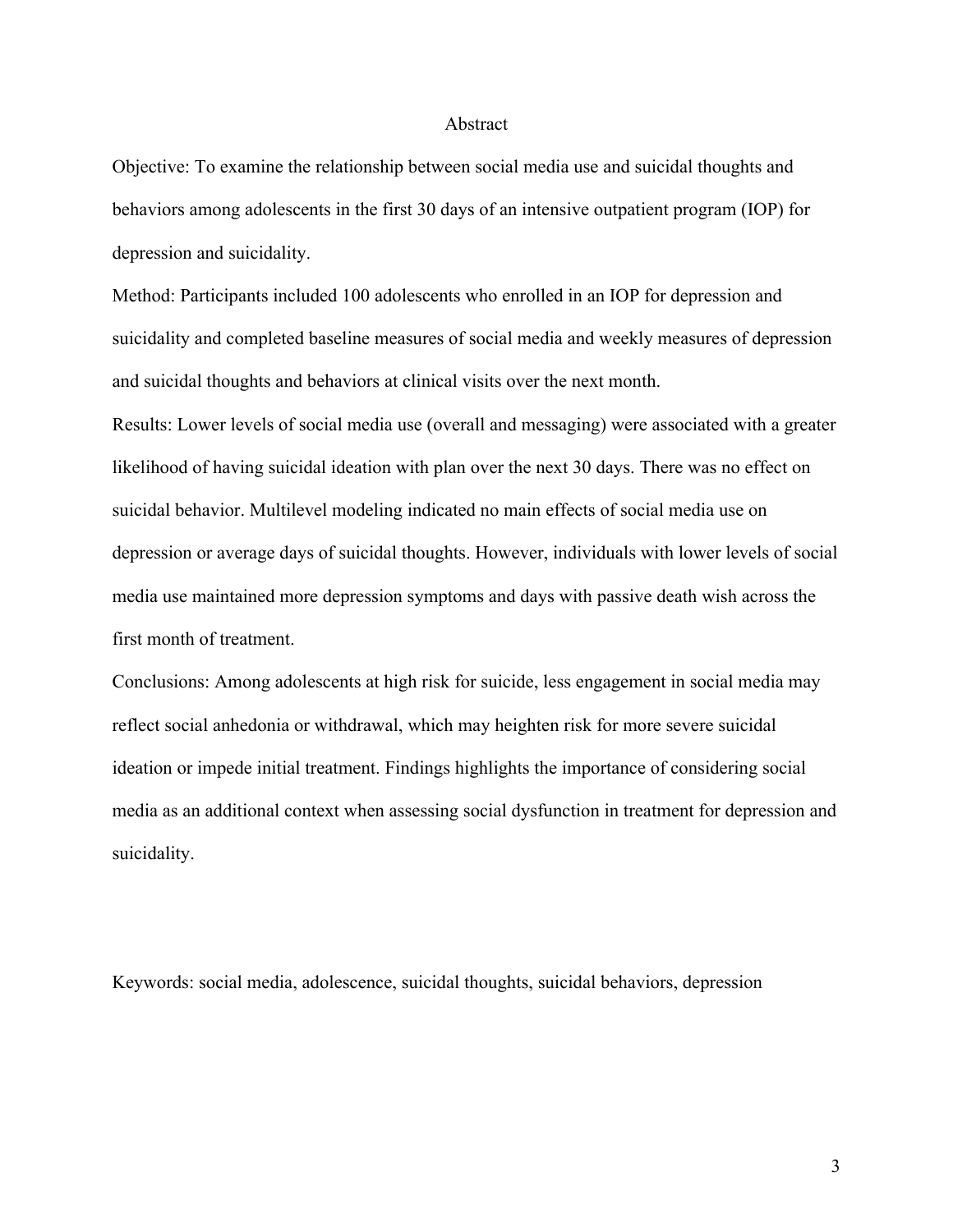Social media use and prospective suicidal thoughts and behaviors among adolescents at high-risk

# for suicide

Suicide is the second leading cause of adolescent mortality in the United States. To date, many known risk factors are stable and/or unchangeable (e.g., history of past suicide attempt), and research remains limited in the ability to predict adolescent suicidal behavior on the basis of these risk factors. Given that adolescence is a developmental period of increased risk for suicidal ideation and behavior, it is critical to identify risk factors that are modifiable and that may be particularly salient in suicide risk for adolescents.

Social factors have long been implicated in suicide (Horton et al., 2016; Joiner et al., 2017; Joiner et al., 2009; King & Merchant, 2008a). However, social media (SM) use has transformed the adolescent environment by changing the frequency, immediacy, and quality of social experiences (Nesi et al., 2018a, 2018b). SM encompasses a broad range of social networking applications that allow for communication that is both active (e.g., commenting, messaging) and passive (e.g., scrolling, browsing) (Anderson & Jiang, 2018; Nesi et al., 2018a). Adolescents are uniquely sensitive to peer evaluation and feedback (Burnett et al., 2011; Schriber & Guyer, 2016; Silk et al., 2012), and these types of SM applications are rich in opportunity for social feedback (Moreno & Uhls, 2019; Nesi et al., 2018a). Whereas SM use can facilitate social connection (Hamilton et al., 2020), it also may confer risk for adolescents who use SM in a way that heightens negative internal or external consequences (e.g., social comparison, cyberbullying). Indeed, a systematic review of cross-sectional studies found that heavier SM or internet use was associated with increased likelihood of suicidal behavior among adolescents (Sedgwick et al., 2019).

To date, no studies have prospectively examined the association between SM use and suicidality. Cross-sectional designs limit conclusions regarding directionality, and the question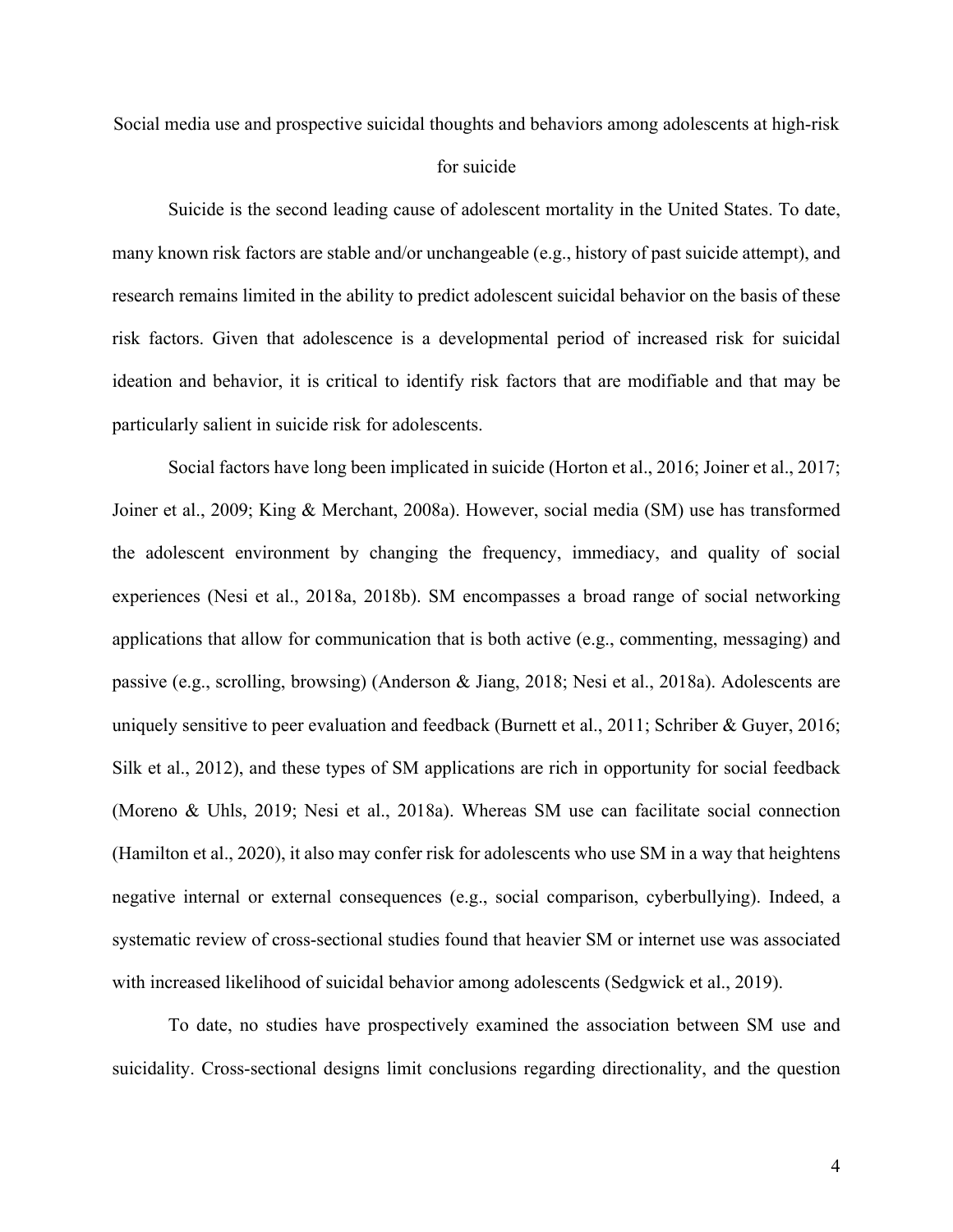remains: does SM use predict suicidality, or are youth with suicidality simply more likely to use SM? Indeed, adolescents with depression and/or suicidality often use more SM and report that it exacerbates their mood and risk for suicide (John et al., 2018). Only one study has examined individual differences in SM use related to suicidality among high-risker adolescents, finding that adolescents with internalizing disorders and suicide attempt history reported more negative experiences on SM and viewed more suicide-related content on SM than those without (Nesi et al., 2019). Although there is a need to move beyond SM 'screentime' (Orben, 2020), duration of SM use and messaging activities may be readily-available metrics for understanding patterns of social activity among adolescents at risk for suicide. More active media use such as direct/text messaging may be indicative of greater social engagement and connection, which has been linked to lower depressive symptoms (Escobar-Viera et al., 2018) and may protect against suicide risk among more vulnerable adolescents. However, no study has examined individual differences in SM use as a predictor of near-term suicidality among adolescents at high-risk for suicide.

The current study examined whether SM use prospectively predicted the occurrence of suicidal ideation with and without a plan and suicidal behavior, and frequency of weekly suicidal ideation among adolescents in a specialized intensive outpatient program (IOP) for depressed and suicidal youth. To identify predictors of near-term suicidality (Ribiero et al., 2016), this study specifically focused on SM use (overall and direct messaging/texting—one form of active SM use) as predictors of prospective suicidal ideation and behavior that occurred in the first month after a baseline evaluation for entrance to the IOP. Given that adolescents varied in the number of sessions attended in the first month following the initial evaluation, and most adolescents were expected to improve over the course of treatment, we further examined whether SM use moderated the relationship between the number of IOP sessions attended and weekly suicidal ideation and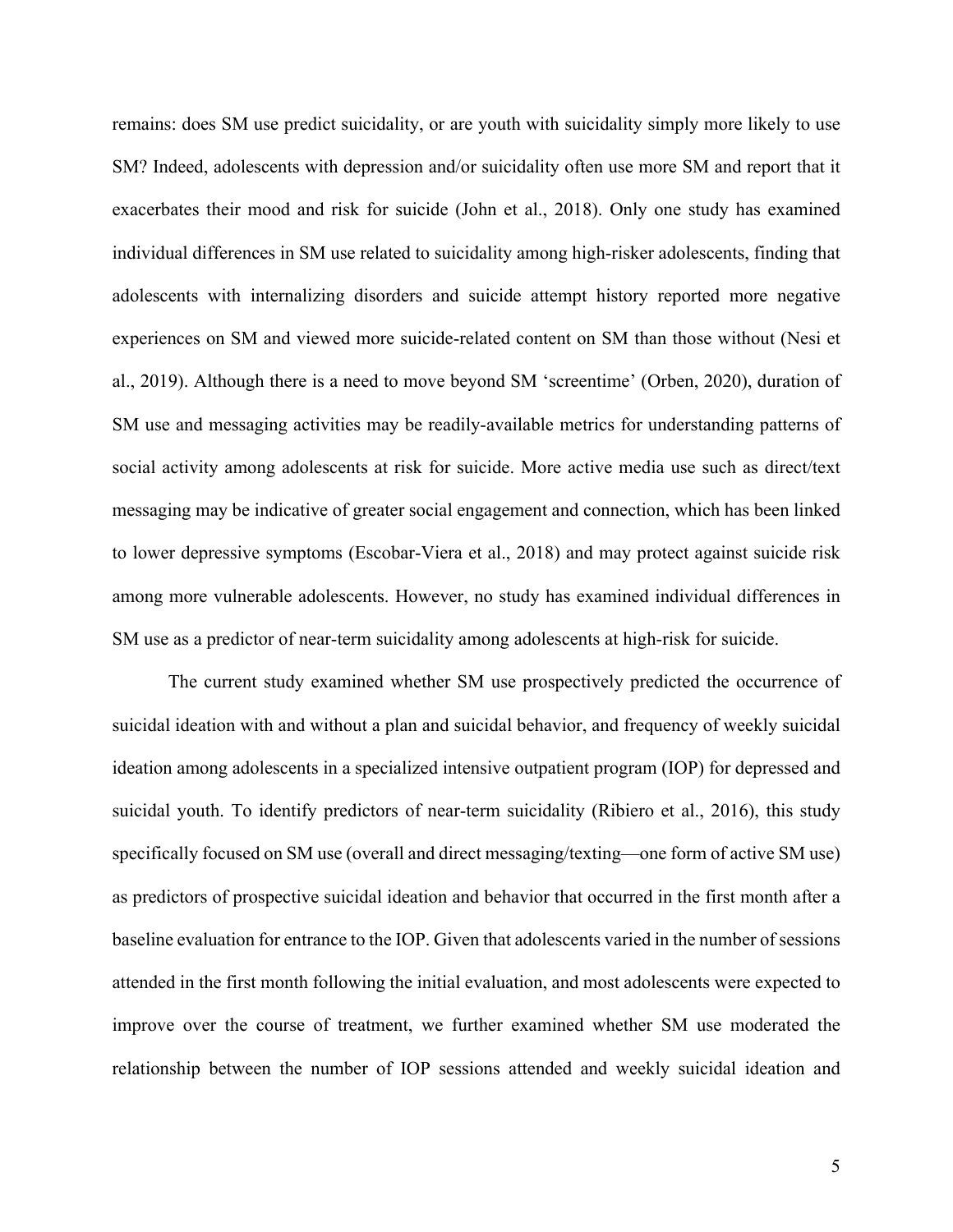depression symptoms. Importantly, supplemental analyses were conducted with television/video watching and gaming as media use outcomes to identify the specificity of relationships to social media compared to other media.

## Method

# *Participants and Procedure*

Participants included 100 adolescents (12-18 years; mean age = 15.17 years;  $SD = 1.43$ ) who enrolled and participated in a specialized IOP program for adolescent depression and suicidality during the period of data collection from March 2019- March 2020 (prior to COVID-19 shutdown). Following a baseline evaluation, patients begin the course of IOP treatment that included 9 hours of treatment per week (3 hours each/ 3 days per week) consisting of group, individual psychotherapy, and medication management. On average, participants started their course of IOP treatment within 9 days of baseline evaluation (range 1-28 days<sup>1</sup>) and completed between 2-12 sessions in the month following the IOP baseline evaluation ( $M = 4.39$  sessions; SD = 1.58). IOP sessions may include a combination of IOP group with or without sessions for individual therapy and medication management. All patients completed questionnaires as part of standard clinical care, which included a longer intake and shorter weekly measures completed during the IOP sessions. Patients completed an informed consent for their data to be used for research purposes. The Institutional Review Board approved study procedures.

### *Measures*

*Media Use.* At the intake assessment, participants completed four items measuring the average duration of media use on a typical day over the past month, including SM use (e.g., Instagram, Facebook, etc.), Messaging (e.g., text/direct messaging apps), Gaming (e.g., playing

<sup>&</sup>lt;sup>1</sup> In the event that participants' treatment in IOP groups are delayed due to being at full capacity, participants will begin individual therapy and medication management in the interim and be closely monitored for safety.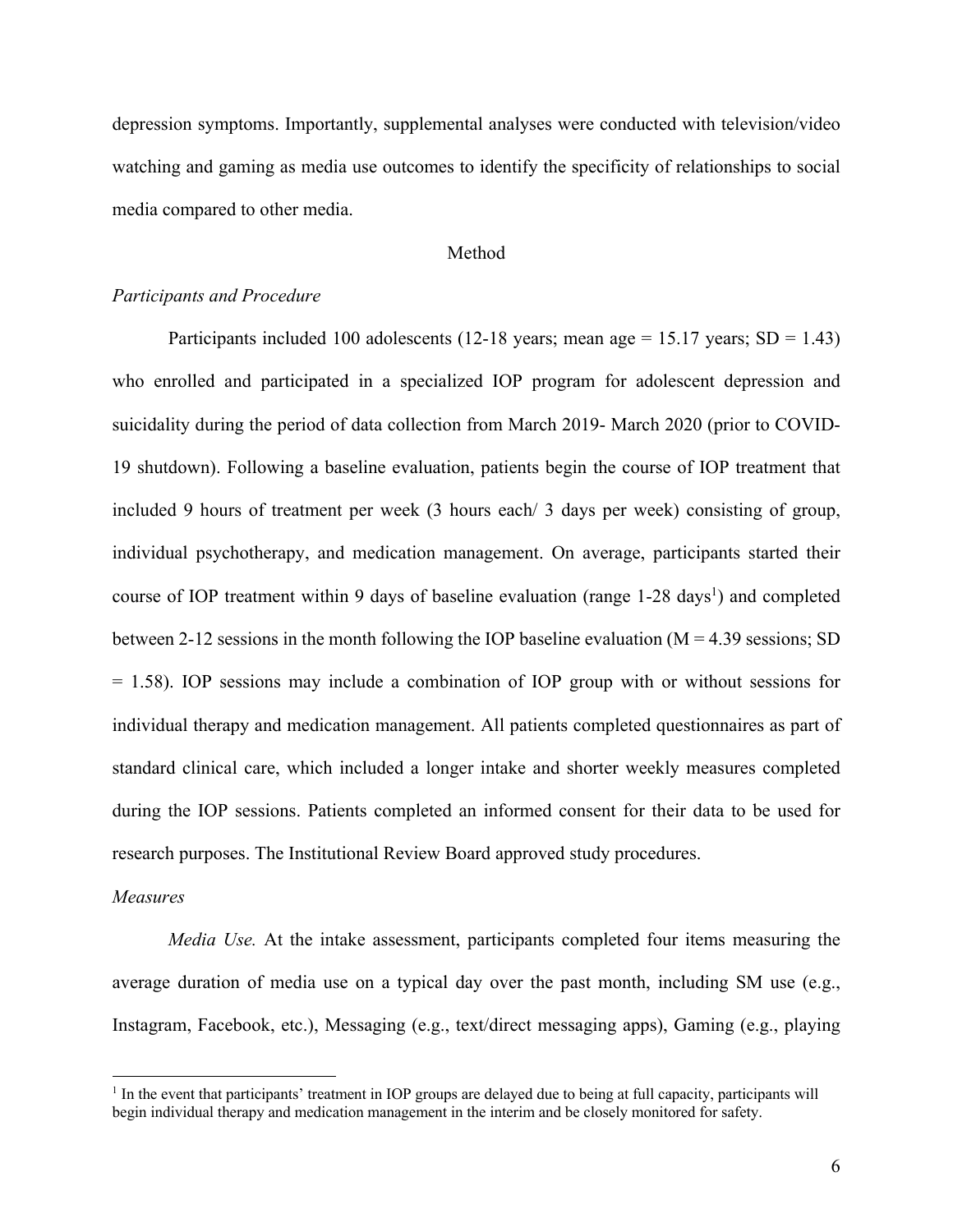video games on computer, game console, or cell phone), and Video watching (i.e., watching videos, shows, or movies on a cell phone, tablet, or computer—not TV). For all items, participants responded on a scale from 0-5: "Less than 30 minutes", "30 minutes to 1 hour", "more than 1 hour to 2 hours", "more than 2 hours to 3 hours", "more than 3 hours to 4 hours", and "more than 4 hours". Given limited endorsement of more than 3 hours for text/direct messaging (see results), responses of 4 and 5 were condensed as "more than 3 hours", with the scale ranging from 1 to 4.

*Suicidal thoughts and behaviors*. The Ask Suicide- Screening Questions (ASQ) is a 4-item screening tool used to assess the occurrence of suicidal thoughts and behaviors (Horowitz et al., 2012). Participants responded to four items measuring the occurrence of passive death wish (PDW; "wish you were dead?"), suicidal ideation (SI; "have thoughts of killing self?"), suicidal thoughts with a plan (SI with plan; "had a suicidal plan?"), and suicidal behavior (SB; "tried to kill self?"). If endorsed, participants reported the frequency of suicidal ideation or behaviors in the past month (baseline) and past week (weekly). In the current study, baseline suicidality was calculated as the number of endorsed past-month suicidal thoughts and behaviors (ranging from 0-4). Weekly measures of suicidal thoughts and behaviors were used to calculate primary study outcomes, including the occurrence of SB or SI with plan endorsed at any point over the first 30 days (dichotomized), and weekly days of PDW and SI endorsed.

*Depressive Symptoms*. The abbreviated version of the Mood and Feelings Questionnaire (MFQ-short) was used to examine depressive symptoms at baseline and weekly visits (Angold et al., 1987). Participants responded to each of the 13-items (e.g., 'I felt miserable or unhappy') on a scale of 0 ('not true') to 2 ('true'), with higher scores (0-26) reflecting more depressive symptoms.

*Anxiety Symptoms*. Participants completed the 41-item Screen for Child Anxiety-Related Emotional Disorders (SCARED; (Birmaher et al., 1999), responding to each item on a scale of 0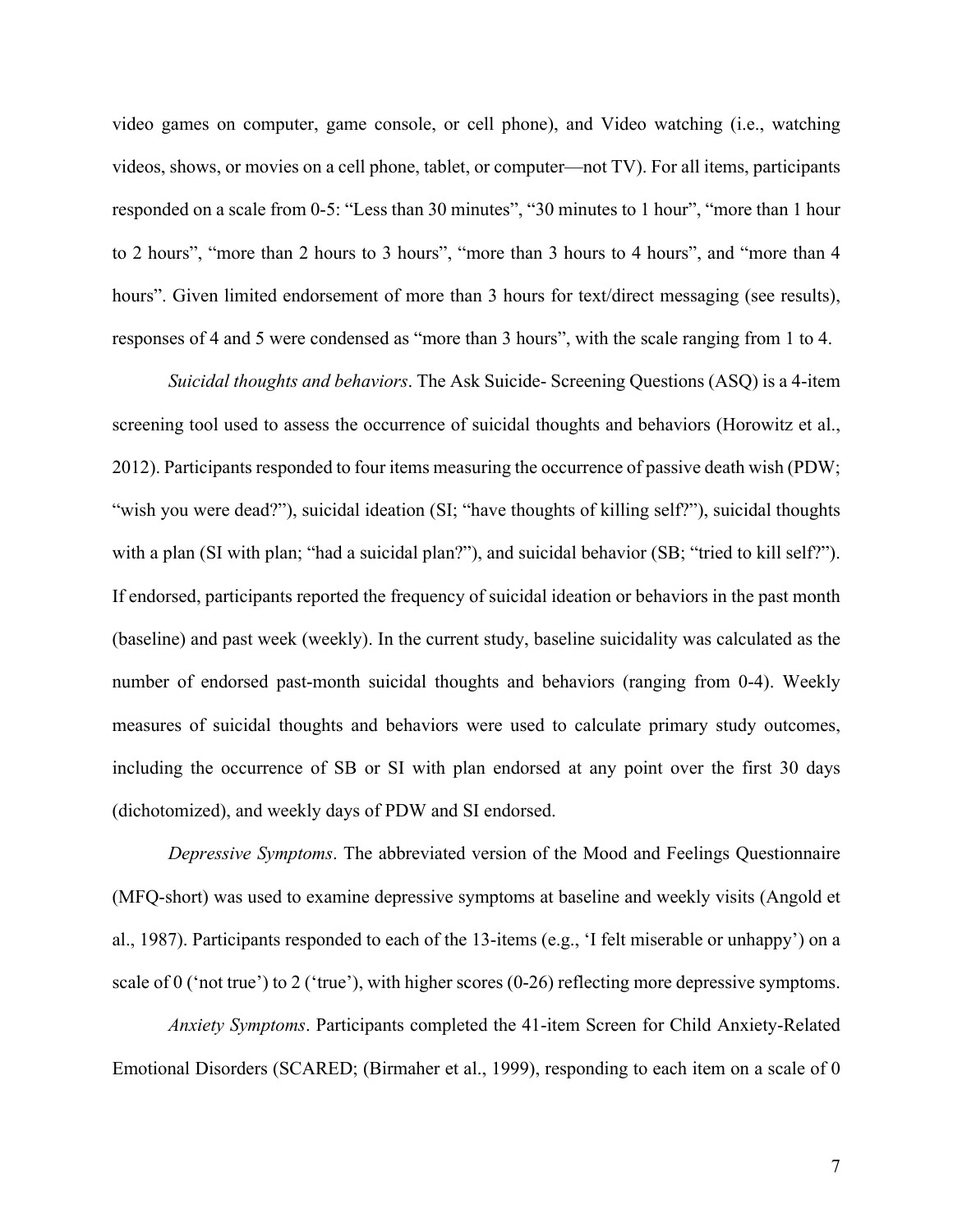("Not True or Hardly Ever True") to 2 ("Very True or Often True"). Possible scores ranged from 0 to 82. The SCARED was completed at the baseline and weekly assessments.

*Demographics.* Participants reported their gender and race (by selecting categories). Sexual orientation was reported given that sexual minority youth are at risk for suicide (Liu et al., 2020). Participants selected the response that "best described them: 100% heterosexual, Mostly heterosexual, Bisexual, Mostly homosexual, 100% homosexual, Don't Know, Prefer Not to Answer." Based on prior procedures (Dermody et al., 2014), 100% heterosexual was coded as 'heterosexual' and other responses were coded as sexual minority, with the exception of 'don't know' or 'prefer not to answer'.

# *Analytic Plan*

Distributions of suicidality and media use were assessed to inform analytic procedures. For all analyses, continuous variables were centered prior to analyses. Given the relatively rare occurrence of more severe suicidal thoughts (with plan) and suicidal behavior, dichotomous variables (yes [1]/no [0]) of whether suicidal thoughts with a plan or suicidal behavior occurred in the 30-day period were the primary outcomes of interest. In these analyses, binary logistic regressions were used to examine the relationship between media use and the occurrence of a suicidal plan or attempt over the next 30 days, covarying for age, gender, baseline depression, anxiety, and suicidality, and total number of IOP sessions attended over the month.

For analyses examining the frequency of depressive symptoms, passive death wish (PDW), and suicidal ideation (SI), we conducted multilevel modeling to examine whether SM use at baseline predicted the average number of days (in a week) that participants had PDW and SI over the next month. Given that not all participants had the same number of sessions, we were unable to calculate total number of days in past month with PDW or SI. Thus, the intercept (or average)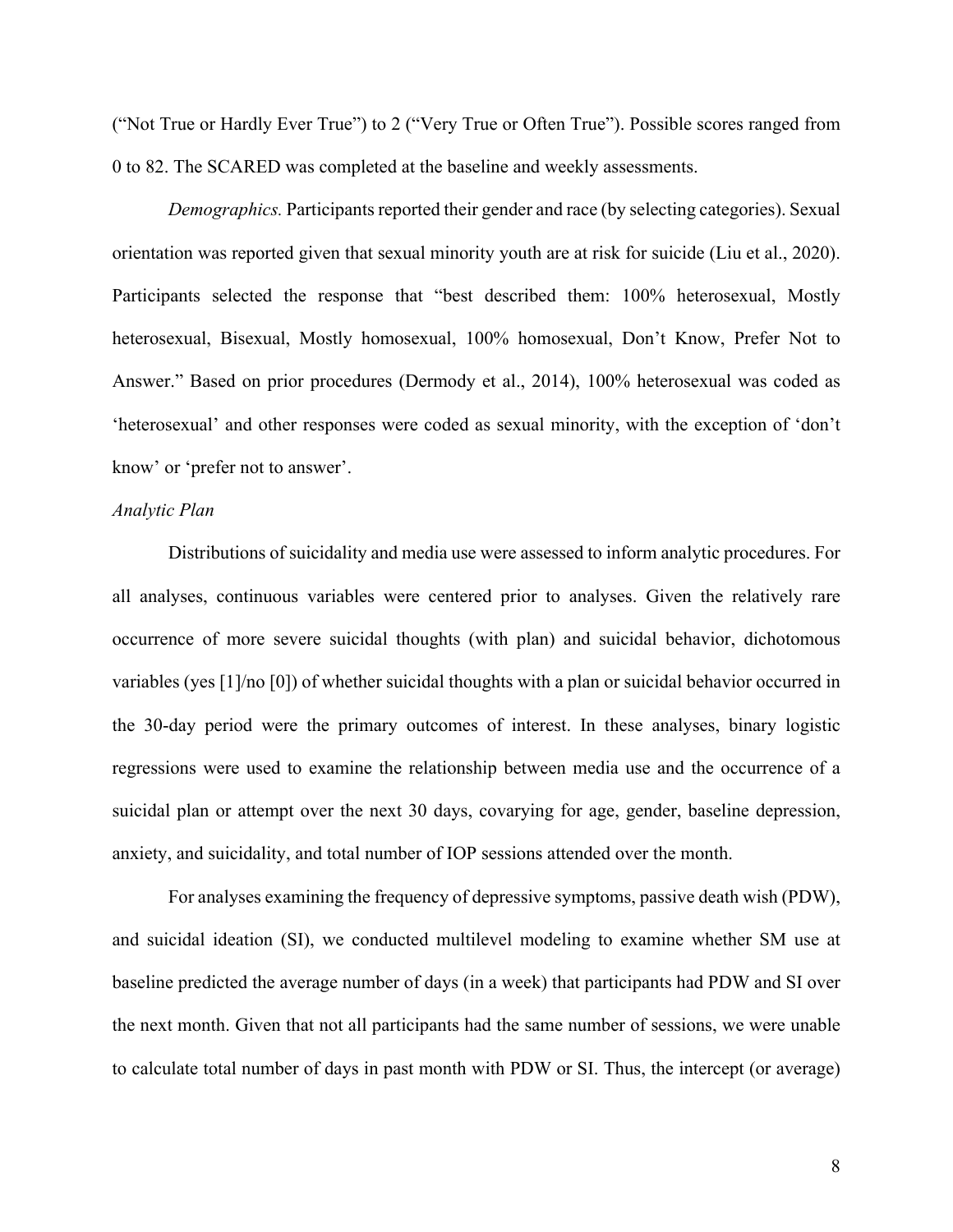of weekly days of PDW or SI were the primary outcomes of interest. The Level 2 (between-person) predictor was SM use (overall and messaging). Level 2 (between-person) covariates included age, gender, and baseline suicidality. Level 1 (within-person variables) covariates included weekly depressive symptoms (when not outcome of interest), weekly anxiety symptoms, and IOP visit number. Random intercepts were included in these models to account for clustering effects at the individual level  $[ICCs = 52\% (PDW)$  and 47% (SI)], and number of IOP sessions was included as random slope to allow for individual variations in the effect of time (i.e., IOP visits) on suicidality. Given that participants were in treatment over the 30-day period (and would therefore be expected to have decreases in suicidality over time), we conducted exploratory analyses to examine whether SM use moderated the effects of treatment (i.e., IOP visit number) on depression and suicidality. In these models, we included a cross-level interaction term between time (i.e., IOP visit number) and SM use (overall and messaging). Given prior research indicating that there might be curvilinear effects of SM on mental health outcomes (Przybylski & Weinstein, 2017), we also included a quadratic term in exploratory analyses to test whether the relationship between SM and suicidal ideation and behavior in the present study was curvilinear.

## Results

Participants were 75% female (sex assigned at birth), and 83% identified as White, 8% Black/African American, 4% Asian American, and 1% biracial (4 participants did not answer). A total of 46% of participants identified as sexual minority, 44% as heterosexual, and 10% did not know or preferred not to answer. In the month prior to the baseline IOP assessment, 23 (out of 100) adolescents endorsed having a suicide attempt, 11 of which were in the past week, and 40 adolescents endorsed SI with plan in the past month, including 23 in the past week. A total of 90% of patients reported having PDW and 85% reported having active SI in the month before IOP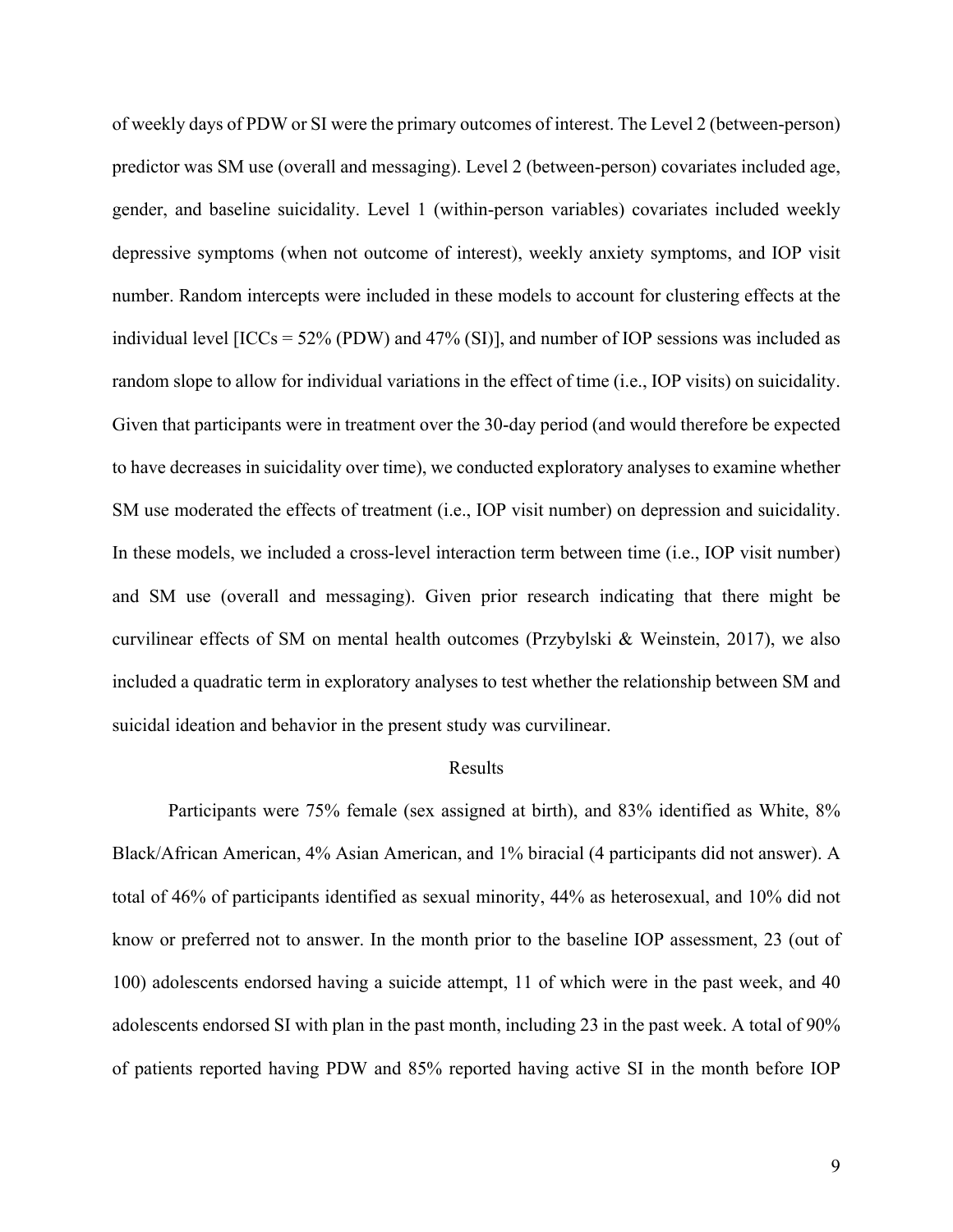assessment. In the first month of IOP, 9 patients reported a suicide attempt (2 of whom reported more than 1 attempt) and 23% endorsed having SI with plan. Participants reported having 2.60 days (SD = 1.93; range: 0-7 days) of PDW and 1.74 days (SD = 1.70; range: 0-7 days) of active SI as a weekly average over the first month. In terms of media use, 55% of participants reported having more than 2 hours of SM use per day, with 27% reporting using SM more than 3 hours on average per day. In addition, 25% reported text/direct messaging, 32% reported gaming, and 47% reported watching shows/videos for more than 2 hours per day on average.

Table 1 presents descriptive statistics and bivariate correlations for study variables. Of primary study variables, media use was significantly correlated, with the exception of messaging and gaming. Although the sample was predominantly characterized by patients who identified as female and White, we conducted t-tests and chi square tests to better characterize the sample, including female vs. male, sexual minority vs. heterosexual, and White vs. Person of Color (POC; i.e., Black, Asian, and Biracial). There were no significant differences between females and males in SM use or watching shows/videos (*t's <* 1.50), but boys reported more time gaming than girls ( $t = 4.28$ ,  $p < .001$ ). There were no differences in mean days of PDW or SI ( $t's < .19$ ) or in the likelihood of having SI with plan or suicidal behavior (chi squares < .19). There were no differences by race in media use (*t'*s <1.77) or PDW (*t =* .46). There were racial differences in mean days of SI ( $t = 2.45$ ,  $p = .03$ ), and the likelihood of having SI with plan and suicidal behavior (chi square > 5.31, *p's <*.02), such that youth who identified as POC were more likely to endorse suicidality over the first month of treatment. There were no differences in media use or suicidality among those who identified as sexual minority and heterosexual (*t's* < 1.52*, p* > .13)*.* 

# *Social Media and Prospective Suicidal Behavior and SI with Plan*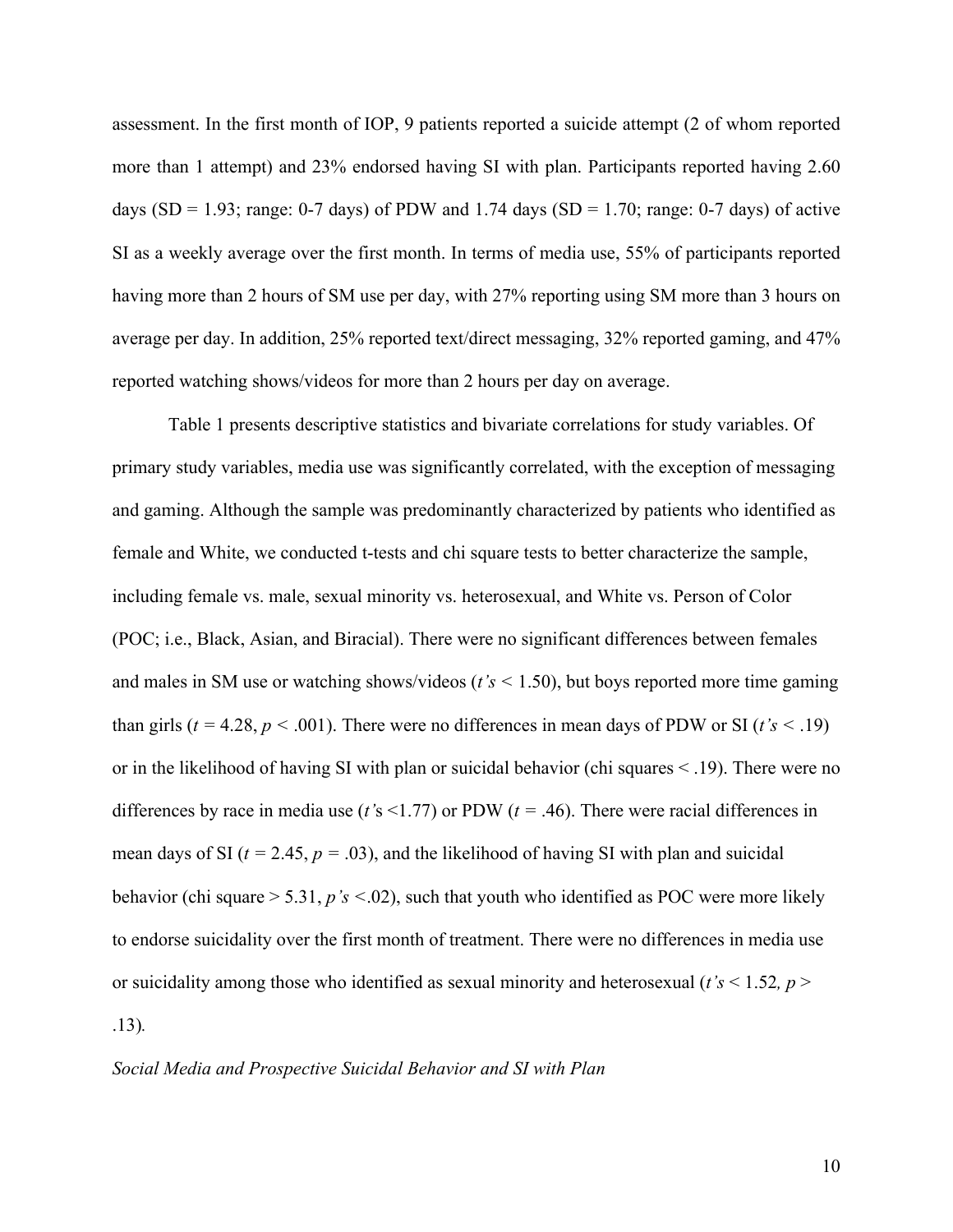Table 2 presents logistic regression analyses predicting the occurrence of suicidal behavior and suicidal ideation with plan over the first 30 days of IOP. In contrast to hypotheses, there were no significant effects of social media or messaging on the occurrence of suicidal behavior. Of the covariates, only baseline depressive symptoms significantly predicted which youth had a suicide attempt, with more depressive symptoms predicting a subsequent attempt.

Logistic regression analyses for the occurrence of having SI with plan over the next 30 days indicated that greater duration of SM use significantly predicted having SI with plan (Table 3; Figure 1a), covarying for baseline symptoms of depression and anxiety, demographic characteristics (age, gender), and baseline suicidality. There was a significant relationship between the amount of direct messaging/texting and having future SI with plan (Table 3; Figure 1b). In contrast to hypotheses, individuals who spent *less* time on SM use and text/direct messaging had a greater likelihood of future SI with plan than those with more SM, with an odds ratio of 0.67 and 0.62 for SM use and text/direct messaging, respectively. Supplemental logistic analyses evaluating other media (Video and Gaming) and suicidality were not significant (*p*'s> .10), suggesting results are specific to SM and direct/text messaging (Supplemental Table 1). There were no quadratic effects of SM use on SI or SB (Supplemental Table 3).

#### *Social Media and Prospective Depression Symptoms and Suicidal Thoughts: PDW and SI*

Tables 4 and 5 present results of multilevel models predicting the intercept (average) numbers of days in a week that patients endorsed having passive death wish (PDW) and suicidal ideation (SI) without plan. For all analyses, there were no effects of SM use or text/direct messaging on the average number of days of weekly PDW or SI over the first month (*p*'s .24). Importantly, there was significant variability in the intercept of PDW and SI, as well as the effect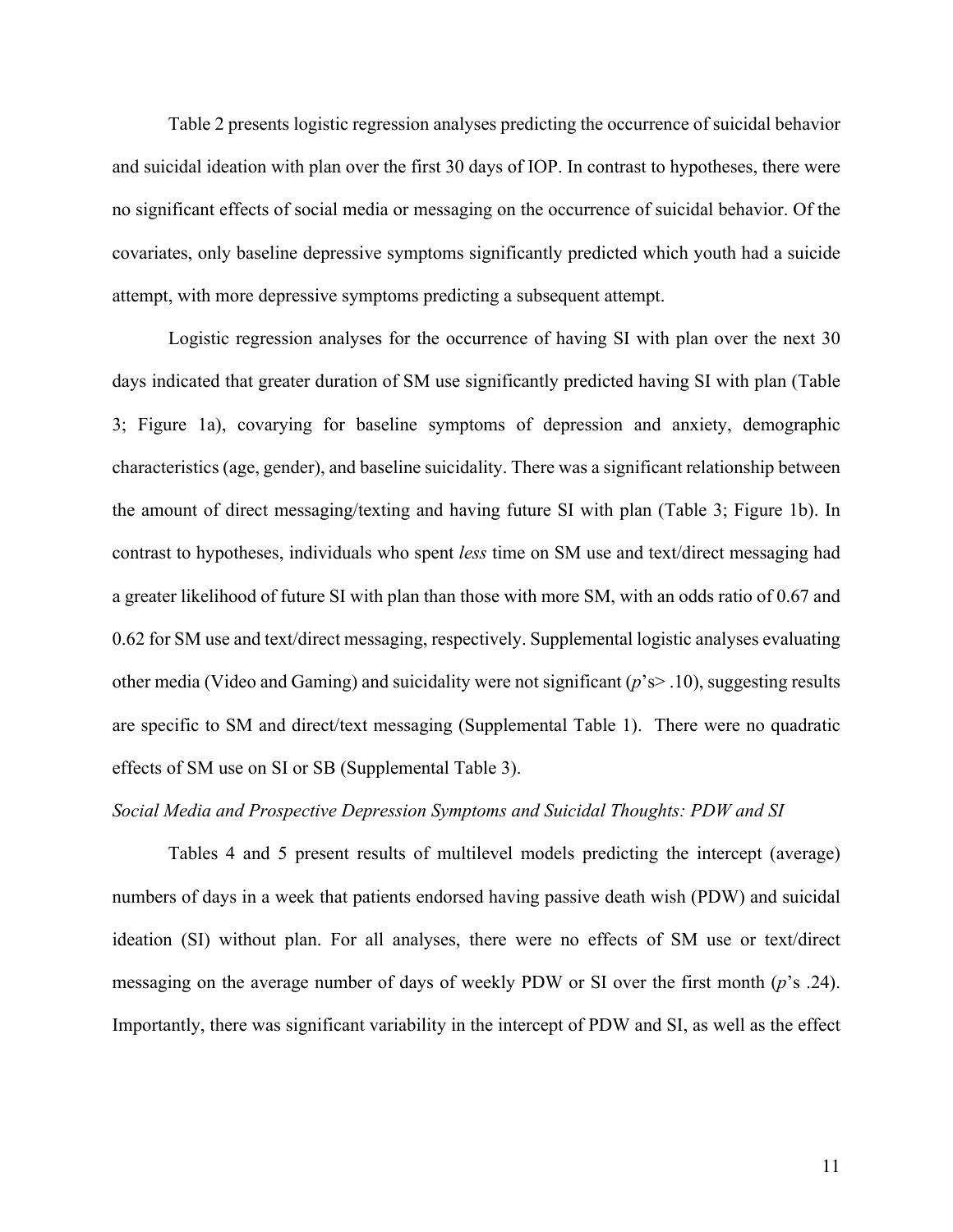of time on suicidality. There also was no main effect of SM use on average depressive symptoms over the 30-day follow-up period.

For exploratory cross-level interaction analyses examining the effect of SM use (overall and text/direct messaging) on PDW and SI over the first month of treatment, there was a significant effect of SM use ( $\beta$  = -.08, SE = .03,  $p = .02$ ) and text/direct messaging ( $\beta$  = -.10, SE = .04,  $p =$ .01) on the slope of PDW across IOP treatment visits. Specifically, patients who had less SM use and text/direct messaging at baseline demonstrated the least improvement across treatment and reported the most weekly days of PDW across study visits over the first month. In contrast, adolescents who had the most SM use (overall and active) demonstrated the greatest decrease in the number of days of PDW across the first month of IOP visits (Figures 2a and 2b). Similarly, there was a significant cross-level interaction on the effect of SM use (overall only) on depressive symptoms across treatment sessions following a similar pattern (Figure 2c;  $\beta = -0.23$ ,  $SE = 0.09$ ,  $p = 0.09$ .01), but there was no effect of active text/direct messaging ( $\beta$  = -.09, SE = .11, *p* = .39). SM use (overall or active) did not moderate the weekly days of active SI over time (overall SM use:  $\beta$  = -.02,  $SE = .03$ ,  $p = .49$ ; Text/Direct Messaging:  $\beta = .002$ ,  $SE = .04$ ,  $p = .97$ ). Supplemental analyses evaluating other media (Video and Gaming) and frequency of PDW and SI were not significant  $(p's > .46)$ , suggesting these results are specific to SM and direct/text messaging (Supplemental Table 2). There were no quadratic effects of SM use on PDW, SI, or depressive symptoms (Supplemental Table 3).

#### Discussion

The current study is the first to examine SM use, including overall SM use and direct messaging/texting (one form of active SM use), as a predictor of prospective suicidal ideation and behavior among adolescents at high-risk for suicide in an intensive outpatient program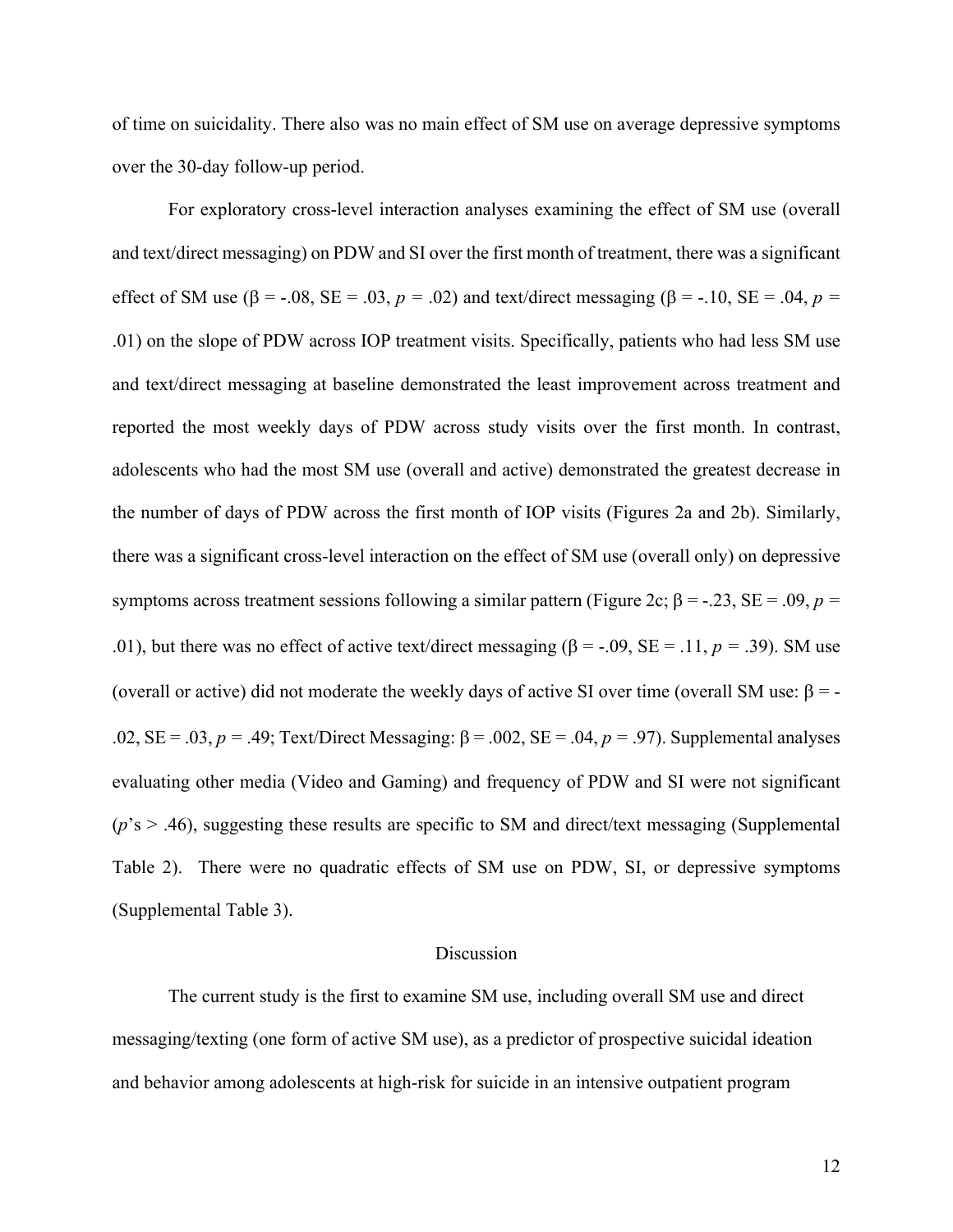(IOP). Notably, over half of adolescents in the current study used SM more than 2 hours per day, and over 1 in 4 adolescents reported using SM for 3 hours or more per day in the past month. In contrast with prior cross-sectional studies (Twenge et al., 2018), results indicate that adolescents who spent *less* time on SM on a typical day, including engagement in active SM use (text/direct messaging), are at higher risk of having suicidal ideation with a plan over the next month than those with more daily SM use. Put simply, adolescents with higher levels of SM use may be at lower risk of SI with plan in the next month than those with less time on SM. However, there were no direct effects of SM use on prospective suicidal behavior, which may be due to lower power to detect suicidal behavior given its infrequent occurrence among adolescents in the IOP. In addition, there was no direct effect of SM use on frequency of passive death wish (PDW) or suicidal ideation (SI) without plan over the next month or average weekly depressive symptoms. There was, however, evidence that SM use moderated the effect of treatment on average days of PDW and depression symptoms, such that adolescents with lower levels of SM use were more likely to maintain similar frequency of PDW and depression symptoms across initial treatment period. In contrast, adolescents with more SM use at baseline reported declining weekly days of PDW across the first month in treatment.

While this study is preliminary, findings highlight the complexity of the relationship between SM use and suicidality. Unlike prior research (Przybylski & Weinstein, 2017), our study also did not find evidence of curvilinear relationships. Thus, among adolescents who are at high risk for suicide, SM use may be indicative of adaptive or healthy social engagement. Among these adolescents, the lack of SM engagement may suggest social anhedonia or withdrawal, which is associated with suicide risk (Calati et al., 2019). Given that adolescents report being "constantly connected" (Anderson & Jiang, 2018), the absence of SM use may indicate

13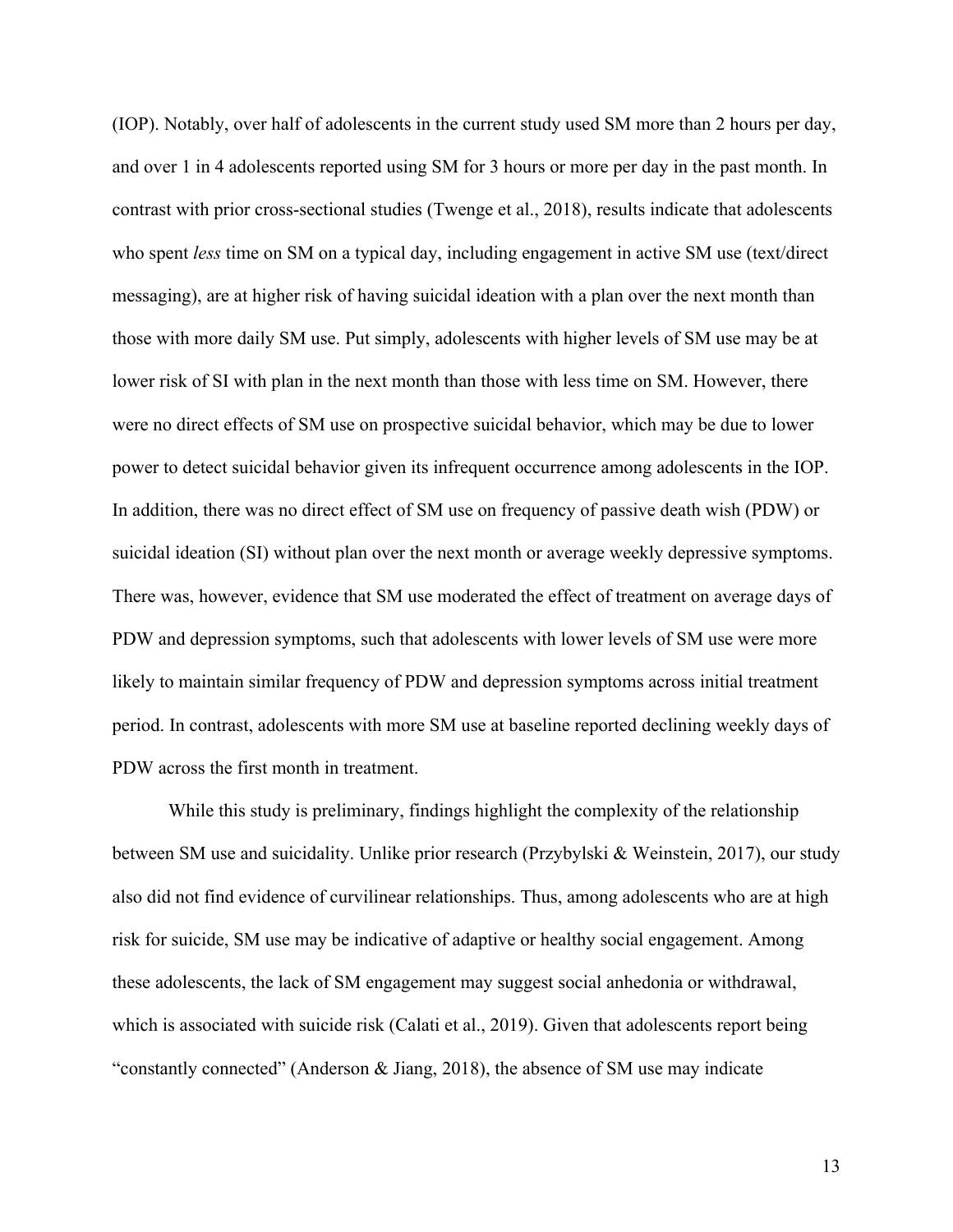loneliness, isolation, and thwarted belongingness among youth who are already more vulnerable to negative social factors (King & Merchant, 2008b; Stewart et al., 2019). Findings do not suggest that SM use is necessarily protective against suicidality for high-risk adolescents, but rather that it may be a proxy for social engagement or withdrawal that confers risk for more severe SI. In this sense, SM use may be a quantifiable metric for social factors that are associated with heightened risk for SI with plan, which is a more severe form of SI than SI without plan. It is also possible that youth who have disengaged from SM have had negative experiences on SM, such as cyberbullying, that contributed to their lack of engagement (Biernesser et al., 2019). Youth at high risk for suicide may have encountered these negative experiences and learned how to use SM to manage negative emotional states and enhance their support network (Biernesser et al., 2019). Our findings also suggest that more SM use reported at baseline is associated with improvements in depressive symptoms and PDW, but not SI, over the first 30 days of treatment. Thus, it is possible that SM use reflects ongoing social disengagement across the initial treatment period that confers risk for continued depressive symptoms and PDW. Disengagement from SM also may indicate social dysfunction in other domains such as peers and, family, which is associated with poorer treatment outcomes (Gunlicks-Stoessel et al., 2010). Our finding highlights the importance of considering social media as an additional context when assessing social dysfunction in treatment for depression and suicidality.

There are important considerations and limitations for interpreting the current findings and future directions of research. First, although the current study included both SM use and messaging, it did not examine the content or quality of SM use, which would be informative for understanding the nuanced experiences of SM (Nesi et al., 2019). While active SM use is typically considered to be adaptive (Escobar-Viera et al., 2018), high-risk adolescents who

14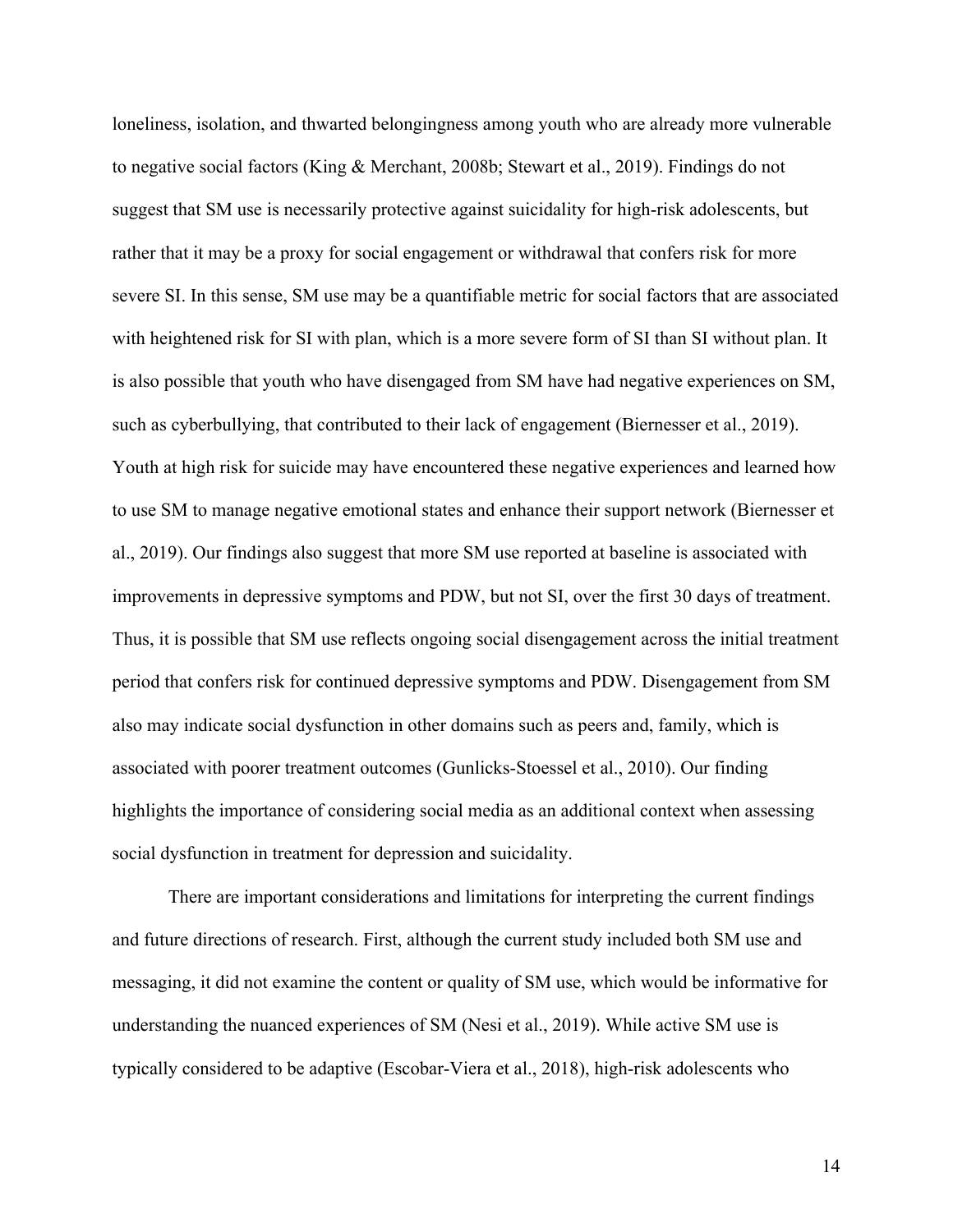engage with suicide-related content are more likely to report suicidal behavior (Biernesser et al., 2019; Liu et al., 2020; Nesi et al., 2019). Thus, it is important to examine the content and context of SM use, including objective measures of SM and experiences (Orben, 2020). The current study also did not assess other social experiences, including offline peer and familial relationships, which would inform the broader context of adolescents' lives. Importantly, our study tested these prospective relationships among higher-risk adolescents who are in treatment for depression and suicidality, and findings may not generalize to other samples of adolescents in other levels of care (e.g., inpatient, outpatient) or community samples. For instance, higher levels of SM use may prospectively contribute to maladaptive psychological processes that confer risk for the development of suicide risk among some adolescents, but these associations are different among youth already at higher risk for suicide.

The current study represents the first prospective examination of the associations between SM use and multiple domains of suicidality (i.e., PDW, SI with and without plan, and suicidal behavior) among adolescents. Our findings suggest that SM use and prospective suicidality is complex, and it highlights the need to further explore how self-reported SM use may be a quantifiable risk factor of known social risk factors for suicide, such as loneliness and thwarted belongingness. Future research using intensive, longitudinal designs and multimethod reports of SM use and suicidality is needed to build on these findings and examine SM use and quality as risk factors for the development and worsening of suicidal thoughts and behaviors among adolescents.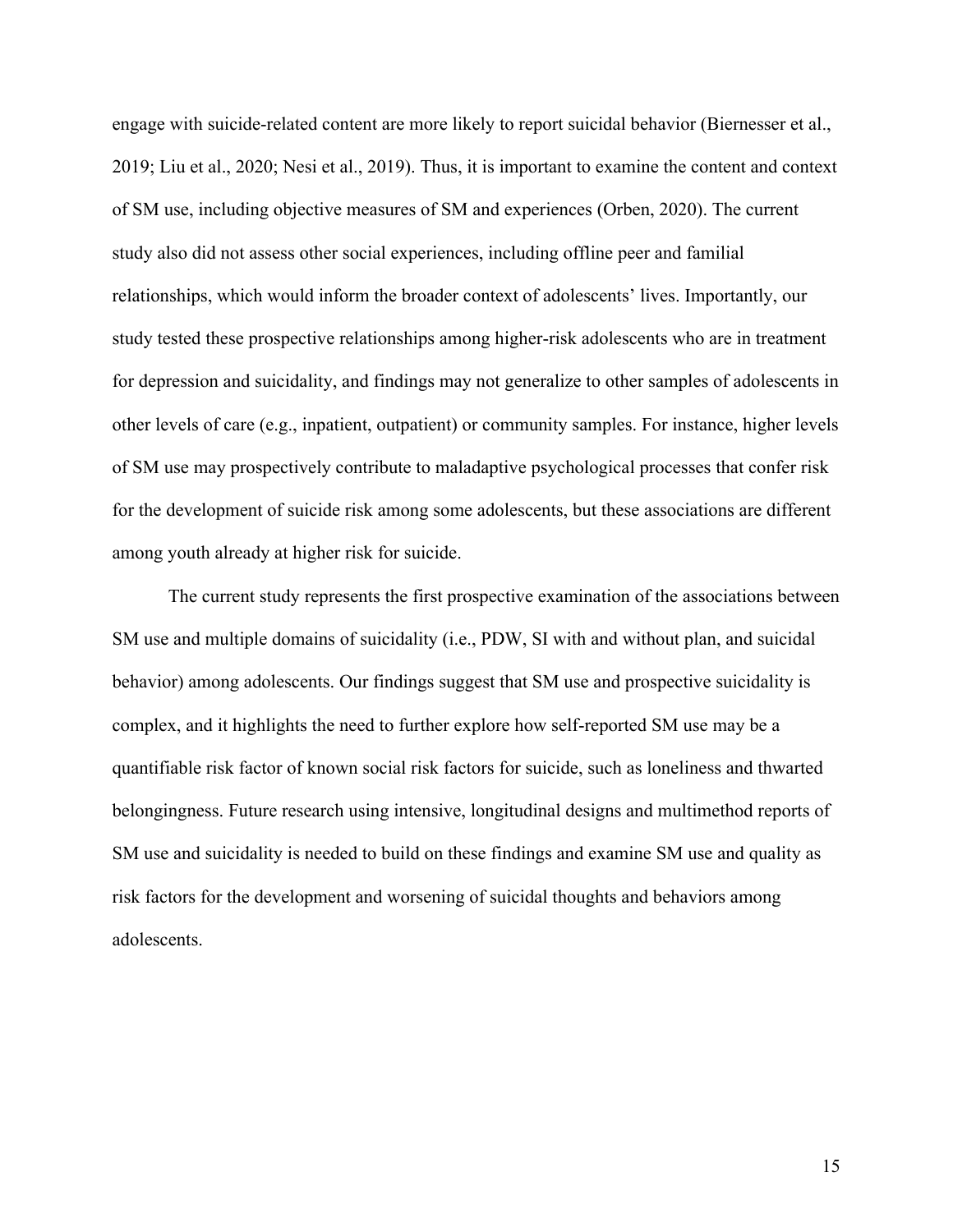### References

- Anderson, M., & Jiang, J. (2018). *Teens, social media, and technology*. Pew Research Center. pewresearch.org
- Angold, A., Weissman, M. M., John, K., Merikangas, K. R., Prusoff, B. A., Wickramaratne, P., Gammon, G. D., & Warner, V. (1987, Nov). Parent and child reports of depressive symptoms in children at low and high risk of depression. *J Child Psychol Psychiatry, 28*(6), 901-915. https://www.ncbi.nlm.nih.gov/pubmed/3436996
- Biernesser, C., Bear, T., Mair, C., Brent, D., & J., T. (2019). *Social media and adolescent suicide: exploring risks, benefits, and opportunities for prevention*. University of Pittsburgh, PhD Dissertation

.

- Birmaher, B., Brent, D. A., Chiappetta, L., Bridge, J., Monga, S., & Baugher, M. (1999, Oct). Psychometric properties of the Screen for Child Anxiety Related Emotional Disorders (SCARED): a replication study. *J Am Acad Child Adolesc Psychiatry, 38*(10), 1230- 1236. https://doi.org/10.1097/00004583-199910000-00011
- Burnett, S., Sebastian, C., Cohen Kadosh, K., & Blakemore, S. J. (2011, Aug). The social brain in adolescence: evidence from functional magnetic resonance imaging and behavioural studies. *Neurosci Biobehav Rev, 35*(8), 1654-1664. https://doi.org/10.1016/j.neubiorev.2010.10.011
- Calati, R., Ferrari, C., Brittner, M., Oasi, O., Olie, E., Carvalho, A. F., & Courtet, P. (2019, Feb 15). Suicidal thoughts and behaviors and social isolation: A narrative review of the literature. *J Affect Disord, 245*, 653-667. https://doi.org/10.1016/j.jad.2018.11.022
- Escobar-Viera, C. G., Shensa, A., Bowman, N. D., Sidani, J. E., Knight, J., James, A. E., & Primack, B. A. (2018, Jul). Passive and Active Social Media Use and Depressive Symptoms Among United States Adults. *Cyberpsychol Behav Soc Netw, 21*(7), 437-443. https://doi.org/10.1089/cyber.2017.0668
- Gunlicks-Stoessel, M., Mufson, L., Jekal, A., & Turner, J. B. (2010, Apr). The impact of perceived interpersonal functioning on treatment for adolescent depression: IPT-A versus treatment as usual in school-based health clinics. *J Consult Clin Psychol, 78*(2), 260-267. https://doi.org/10.1037/a0018935
- Hamilton, J. L., Coulter, R. A., & Radovic, A. (2020). Mental health benefits and opportunities. In M. A. Moreno & A. J. Hoopes (Eds.), *Technology and Adolescent Health: In Schools and Beyond* (pp. 305-345). Elsevier.
- Horowitz, L. M., Bridge, J. A., Teach, S. J., Ballard, E., Klima, J., Rosenstein, D. L., Wharff, E. A., Ginnis, K., Cannon, E., Joshi, P., & Pao, M. (2012, Dec). Ask Suicide-Screening Questions (ASQ): a brief instrument for the pediatric emergency department. *Arch*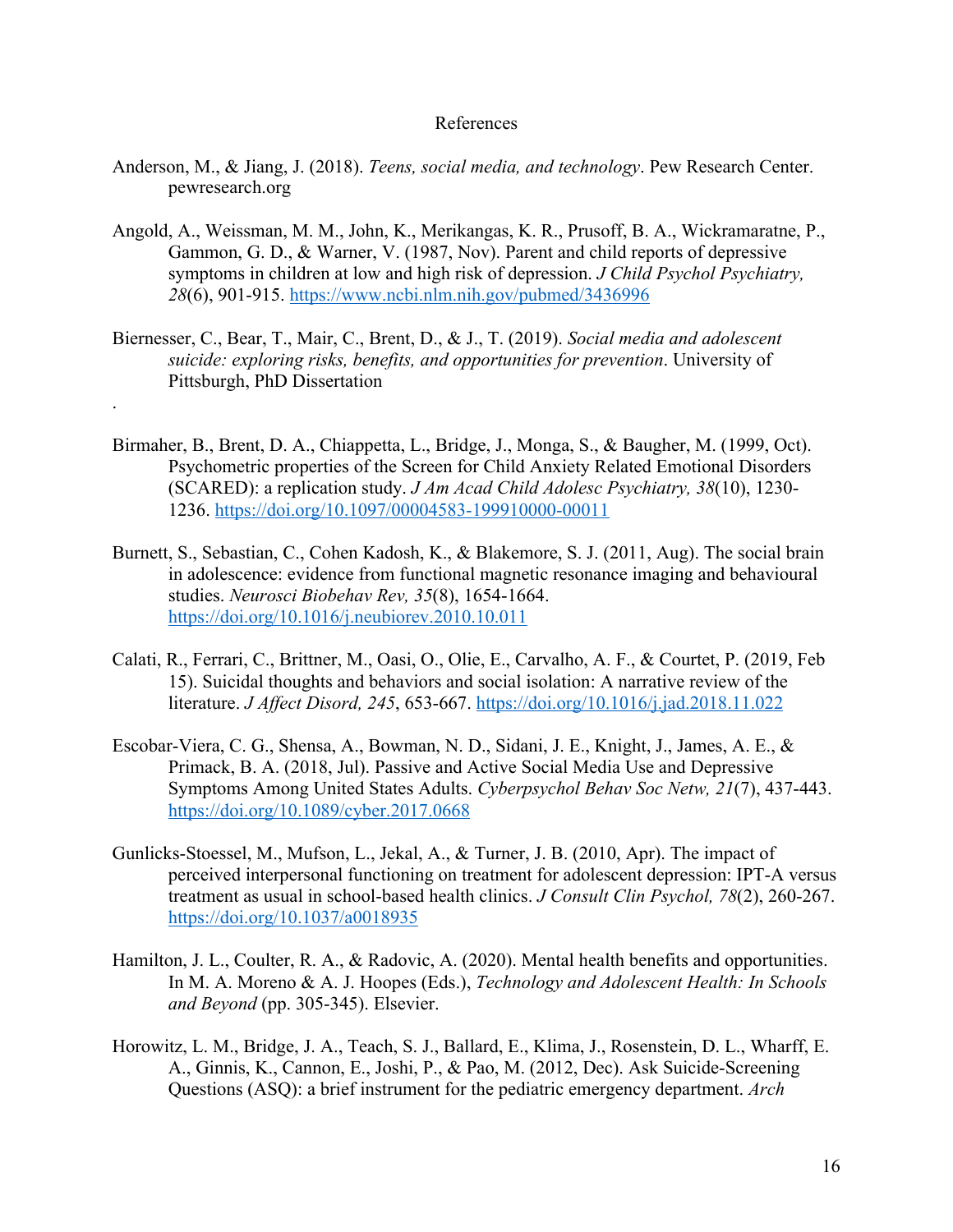*Pediatr Adolesc Med, 166*(12), 1170-1176. https://doi.org/10.1001/archpediatrics.2012.1276

- Horton, S. E., Hughes, J. L., King, J. D., Kennard, B. D., Westers, N. J., Mayes, T. L., & Stewart, S. M. (2016, Aug). Preliminary Examination of the Interpersonal Psychological Theory of Suicide in an Adolescent Clinical Sample. *J Abnorm Child Psychol, 44*(6), 1133-1144. https://doi.org/10.1007/s10802-015-0109-5
- John, A., Glendenning, A. C., Marchant, A., Montgomery, P., Stewart, A., Wood, S., Lloyd, K., & Hawton, K. (2018, Apr 19). Self-Harm, Suicidal Behaviours, and Cyberbullying in Children and Young People: Systematic Review. *J Med Internet Res, 20*(4), e129. https://doi.org/10.2196/jmir.9044
- Joiner, T. E., Buchman-Schmitt, J. M., Chu, C., & Hom, M. A. (2017, Mar). A Sociobiological Extension of the Interpersonal Theory of Suicide. *Crisis, 38*(2), 69-72. https://doi.org/10.1027/0227-5910/a000463
- Joiner, T. E., Van Orden, K. A., Witte, T. K., Selby, E. A., Ribeiro, J. D., Lewis, R., & Rudd, M. D. (2009, Aug). Main predictions of the interpersonal-psychological theory of suicidal behavior: empirical tests in two samples of young adults. *J Abnorm Psychol, 118*(3), 634- 646. https://doi.org/10.1037/a0016500
- King, C. A., & Merchant, C. R. (2008a). Social and interpersonal factors relating to adolescent suicidality: a review of the literature. *Arch Suicide Res, 12*(3), 181-196. https://doi.org/10.1080/13811110802101203
- King, C. A., & Merchant, C. R. (2008b). Social and interpersonal factors relating to adolescent suicidality: a review of the literature. *Archives of Suicide Research, 12*(3), 181-196. https://doi.org/10.1080/13811110802101203
- Liu, X., Huang, J., Yu, N. X., Li, Q., & Zhu, T. (2020, Apr 28). Mediation Effect of Suicide-Related Social Media Use Behaviors on the Association Between Suicidal Ideation and Suicide Attempt: Cross-Sectional Questionnaire Study. *J Med Internet Res, 22*(4), e14940. https://doi.org/10.2196/14940
- Moreno, M. A., & Uhls, Y. T. (2019, Jan-Dec). Applying an affordances approach and a developmental lens to approach adolescent social media use. *Digital Health, 5*, 2055207619826678. https://doi.org/10.1177/2055207619826678
- Nesi, J., Choukas-Bradley, S., & Prinstein, M. J. (2018a, Sep). Transformation of adolescent peer relations in the social media context: Part 1-A Theoretical framework and application to dyadic peer relationships. *Clinical Child and Family Psychology Review, 21*(3), 267-294. https://doi.org/10.1007/s10567-018-0261-x
- Nesi, J., Choukas-Bradley, S., & Prinstein, M. J. (2018b, Sep). Transformation of Adolescent Peer Relations in the Social Media Context: Part 2-Application to Peer Group Processes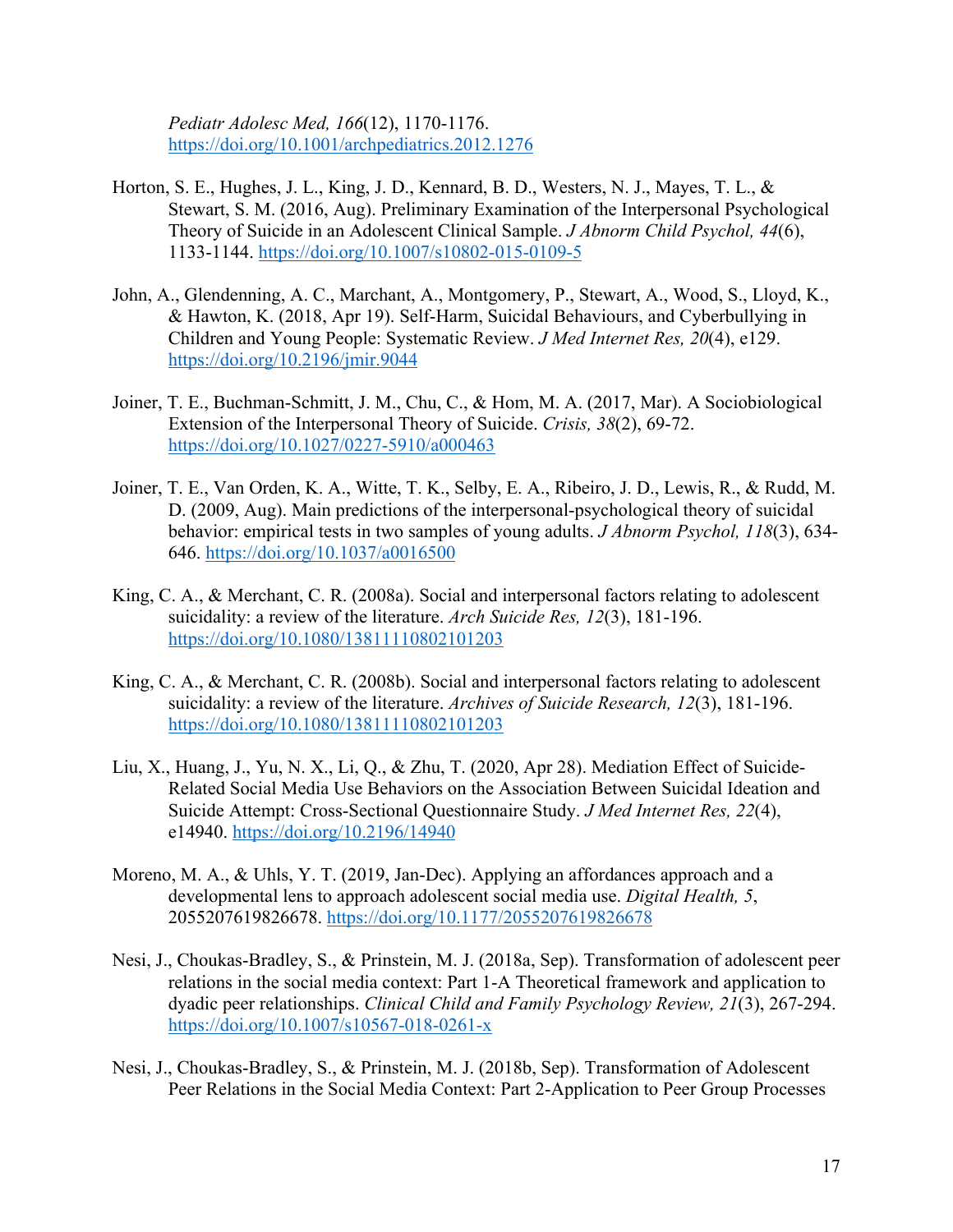and Future Directions for Research. *Clinical Child and Family Psychology Review, 21*(3), 295-319. https://doi.org/10.1007/s10567-018-0262-9

- Nesi, J., Wolff, J. C., & Hunt, J. (2019, Jun). Patterns of social media use among adolescents who are psychiatrically hospitalized. *Journal of the American Academy of Child and Adolescent Psychiatry, 58*(6), 635-639 e631. https://doi.org/10.1016/j.jaac.2019.03.009
- Orben, A. (2020, Apr). Teenagers, screens and social media: a narrative review of reviews and key studies. *Social Psychiatry and Psychiatric Epidemiology, 55*(4), 407-414. https://doi.org/10.1007/s00127-019-01825-4
- Przybylski, A. K., & Weinstein, N. (2017, Feb). A Large-Scale Test of the Goldilocks Hypothesis. *Psychol Sci, 28*(2), 204-215. https://doi.org/10.1177/0956797616678438
- Schriber, R. A., & Guyer, A. E. (2016, Jun). Adolescent neurobiological susceptibility to social context. *Developmental Cognitive Neuroscience, 19*, 1-18. https://doi.org/10.1016/j.dcn.2015.12.009
- Sedgwick, R., Epstein, S., Dutta, R., & Ougrin, D. (2019, Nov). Social media, internet use and suicide attempts in adolescents. *Curr Opin Psychiatry, 32*(6), 534-541. https://doi.org/10.1097/YCO.0000000000000547
- Silk, J. S., Stroud, L. R., Siegle, G. J., Dahl, R. E., Lee, K. H., & Nelson, E. E. (2012, Jan). Peer acceptance and rejection through the eyes of youth: pupillary, eyetracking and ecological data from the Chatroom Interact task. *Social Cognitive and Affective Neuroscience, 7*(1), 93-105. https://doi.org/10.1093/scan/nsr044
- Stewart, J. G., Shields, G. S., Esposito, E. C., Cosby, E. A., Allen, N. B., Slavich, G. M., & Auerbach, R. P. (2019, Oct). Life Stress and Suicide in Adolescents. *J Abnorm Child Psychol, 47*(10), 1707-1722. https://doi.org/10.1007/s10802-019-00534-5
- Twenge, J., Joiner, T. E., Rogers, A. E., & Martin, G. N. (2018). Increases in Depressive Symptoms, Suicide-Related Outcomes, and Suicide Rates Among U.S. Adolescents After 2010 and Links to Increased New Media Screen Time. *Clinical Psychological Science, 6*(1), 3-17.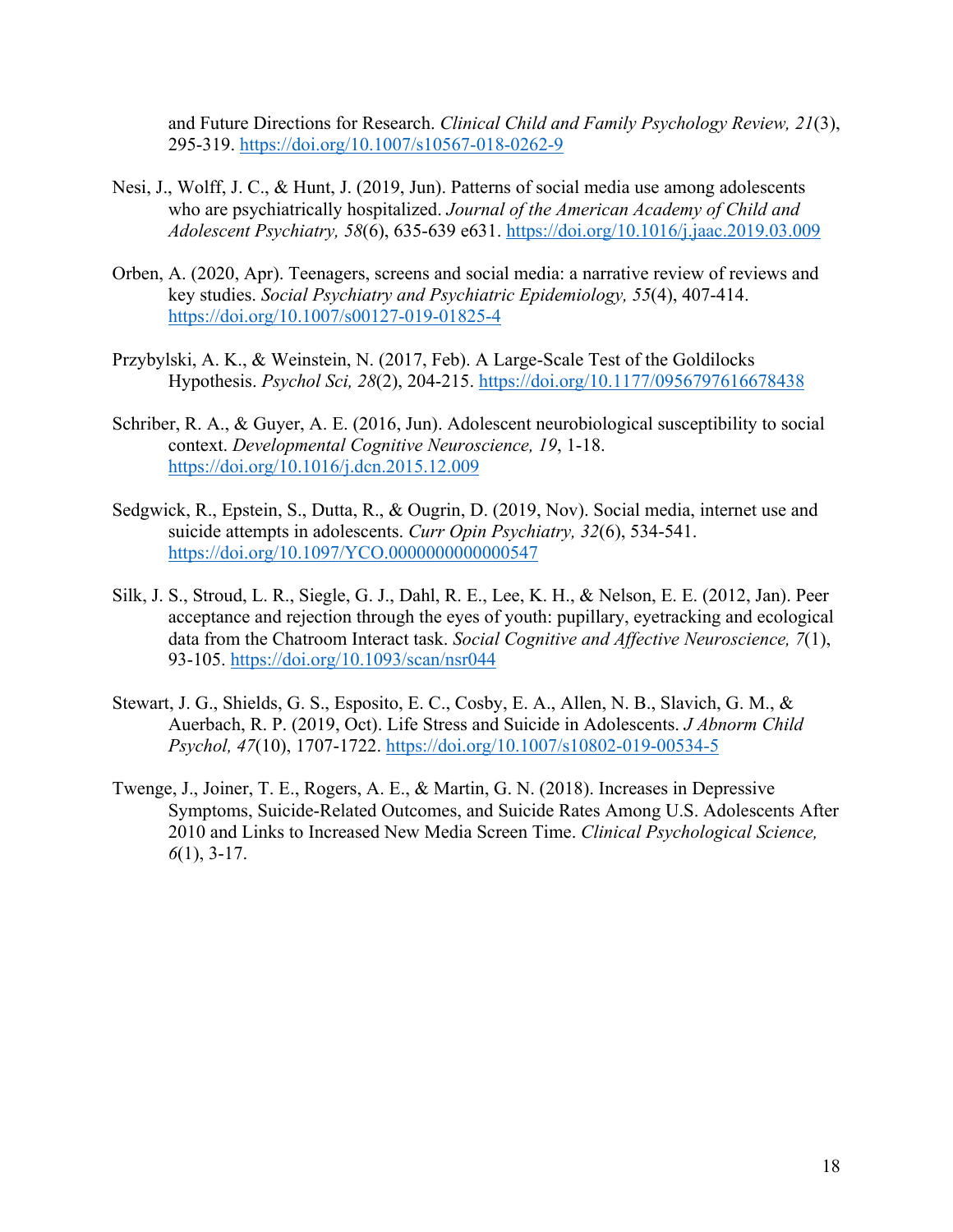| Variable        | $\boldsymbol{M}$ | SD    | $\mathbf{1}$ | $\overline{2}$ | 3                    | $\overline{4}$ | 5                 | 6            | 7          | 8   | 9      |
|-----------------|------------------|-------|--------------|----------------|----------------------|----------------|-------------------|--------------|------------|-----|--------|
| 1. SM Use       | 2.52             | 1.66  |              |                |                      |                |                   |              |            |     |        |
| 2. Messaging    | 1.60             | 1.34  | .53          |                |                      |                |                   |              |            |     |        |
| 3. TV/Videos    | 1.70             | 1.81  | .26          | .02            |                      |                |                   |              |            |     |        |
| 4. Gaming       | 2.39             | 1.64  | .45          | .32            | .29                  |                |                   |              |            |     |        |
| 5. PDW Days     | 2.60             | 1.93  | $-.09$       | .01            | .03                  | $-.01$         |                   |              |            |     |        |
| 6. SI Days      | 1.74             | 1.70  | $-.13-.10$   |                | .01                  | .01            | .72               |              |            |     |        |
| 7. MFQ          | 18.96            | 4.89  | .02          | .10            | .01                  | .15            |                   | $.39 \t .27$ |            |     |        |
| 8. SCARED       | 46.16            | 13.68 | .01          | .09            | $-.03$               | .25            |                   | $.08 - .01$  | .48        |     |        |
| $9. \text{Age}$ | 15.17            | 1.43  | .10          | .12            | $-.06$               |                | $.16 - .14 - .11$ |              | $-.06-.01$ |     |        |
| 10. IOP Visits  | 4.39             | 1.58  |              |                | $-.19$ $-.25$ $-.11$ | $-.11$         |                   | $.12 - .03$  | $-.03$     | .09 | $-.09$ |

Table 1. Descriptives and bivariate correlations among primary study variables

*Note. M* and *SD* are used to represent mean and standard deviation, respectively. Values greater than .25 in magnitude are significant. SM = Social media. Media use (SM, messaging, TV/Videos, and Gaming) = Amount of reported media use on a typical day (scored from 1 (less than 30 minutes) to 5 (more than 3 hours). PDW = Passive Death Wish ( $M$  = average weekly days with PDW); SI = Suicidal Ideation ( $M$  = average weekly days with SI); MFQ = Mood and Feelings Questionnaire; depressive symptoms; SCARED = Screen for Anxiety and Emotion-Related Disorders; anxiety symptoms. IOP Visits = Number of IOP visits in the first 30 days after the baseline evaluation.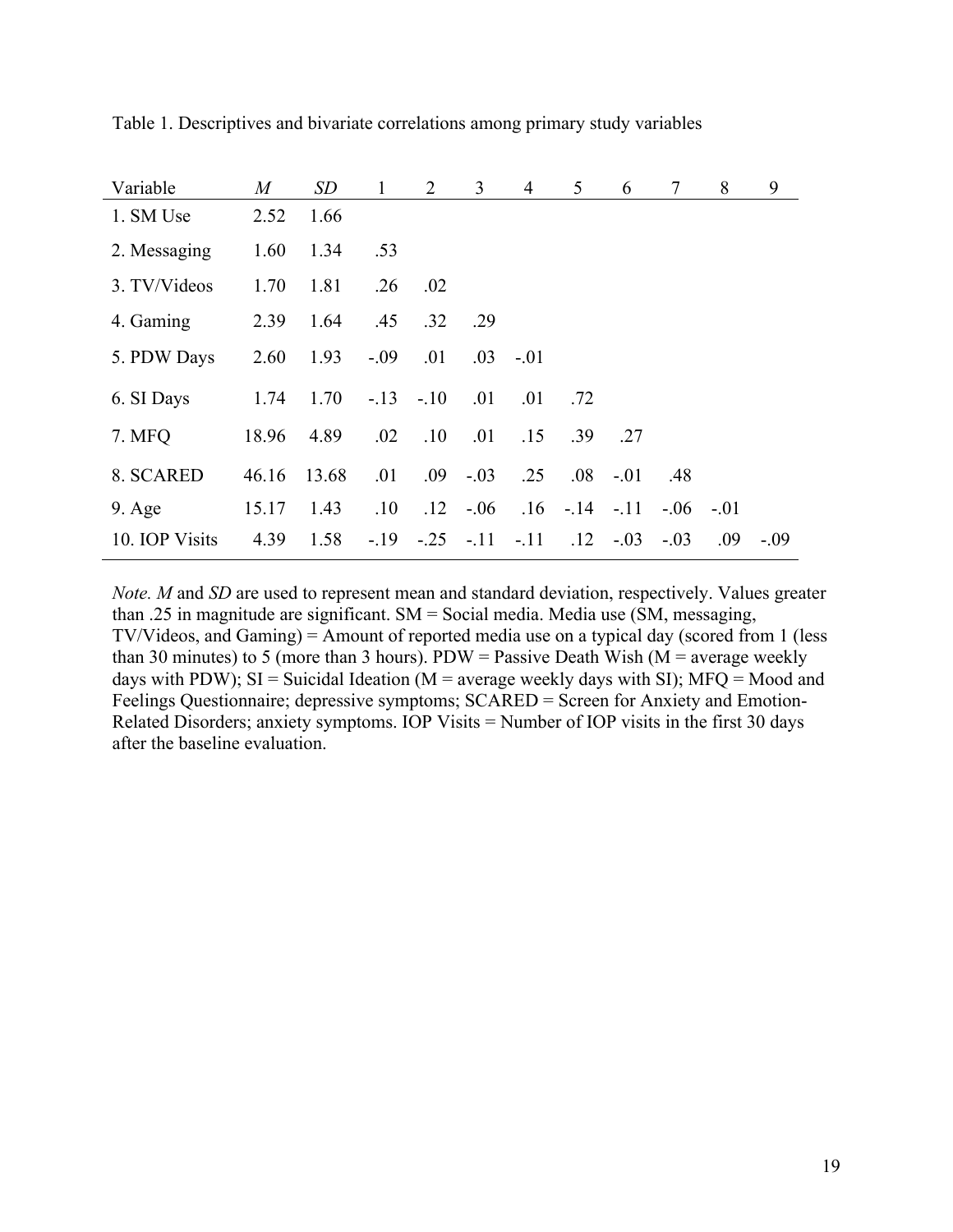|                     |      | <b>Suicidal Behavior</b> |                  | <b>Suicidal Behavior</b> |                                         |                  |  |
|---------------------|------|--------------------------|------------------|--------------------------|-----------------------------------------|------------------|--|
| Predictors          | OR   | CI                       | $\boldsymbol{p}$ | <i>OR</i>                | CI                                      | $\boldsymbol{p}$ |  |
| Intercept           | .16  | $.00 - 5.92$ .34         |                  | .06                      | $.00 - 1.99$                            | .13              |  |
| Age                 | .65  |                          |                  |                          | $.35 - 1.15$ $.16$ $.66$ $.35 - 1.18$   | .18              |  |
| Gender              | .56  | $.11 - 3.56$ $.51$ $.51$ |                  |                          | $.10 - 3.04$                            | .43              |  |
| <b>MFQ</b>          | 1.31 |                          |                  |                          | $1.05 - 1.77$ .04 $1.32$ $1.05 - 1.77$  | .03              |  |
| <b>SCARED</b>       | .97  |                          |                  |                          | $.92 - 1.03$ $.36$ $.97$ $.92 - 1.03$   | .32              |  |
| Time (IOP Visits)   | .96  |                          |                  |                          | $.58 - 1.48$ $.86$ $1.00$ $.59 - 1.57$  | .99              |  |
| Baseline ASQ sum    | .92  |                          |                  |                          | $.38 - 2.24$ $.83$ $1.07$ $0.46 - 2.55$ | .87              |  |
| Daily SM Use        | .72  | $.43 - 1.14$ .17         |                  |                          |                                         |                  |  |
| Daily Messaging Use |      |                          |                  | .87                      | $.45 - 1.57$                            | .65              |  |
| $\mathbb{R}^2$      | 0.13 |                          |                  | 0.10                     |                                         |                  |  |

Table 2. SM use and SM Messaging Use predicting occurrence of suicidal behavior in the next 30 days

Note: Gender coded as  $0 =$  female;  $1 =$  male. MFQ = Mood and Feelings Questionnaire; SCARED = Screen for Anxiety and Emotion-Related Disorders; Time = number of IOP visits in first 30 days, ASQ = Ask Suicide- Screening Questions (range 0-4); SM Use Total = Amount of reported SM use on a typical day (scored from 1 (less than 30 minutes) to 5 (more than 3 hours). Messaging Use Total = Amount of reported direct messaging/texting on a typical day (scored from 1 (less than 30 minutes) to 4 (3 or more hours).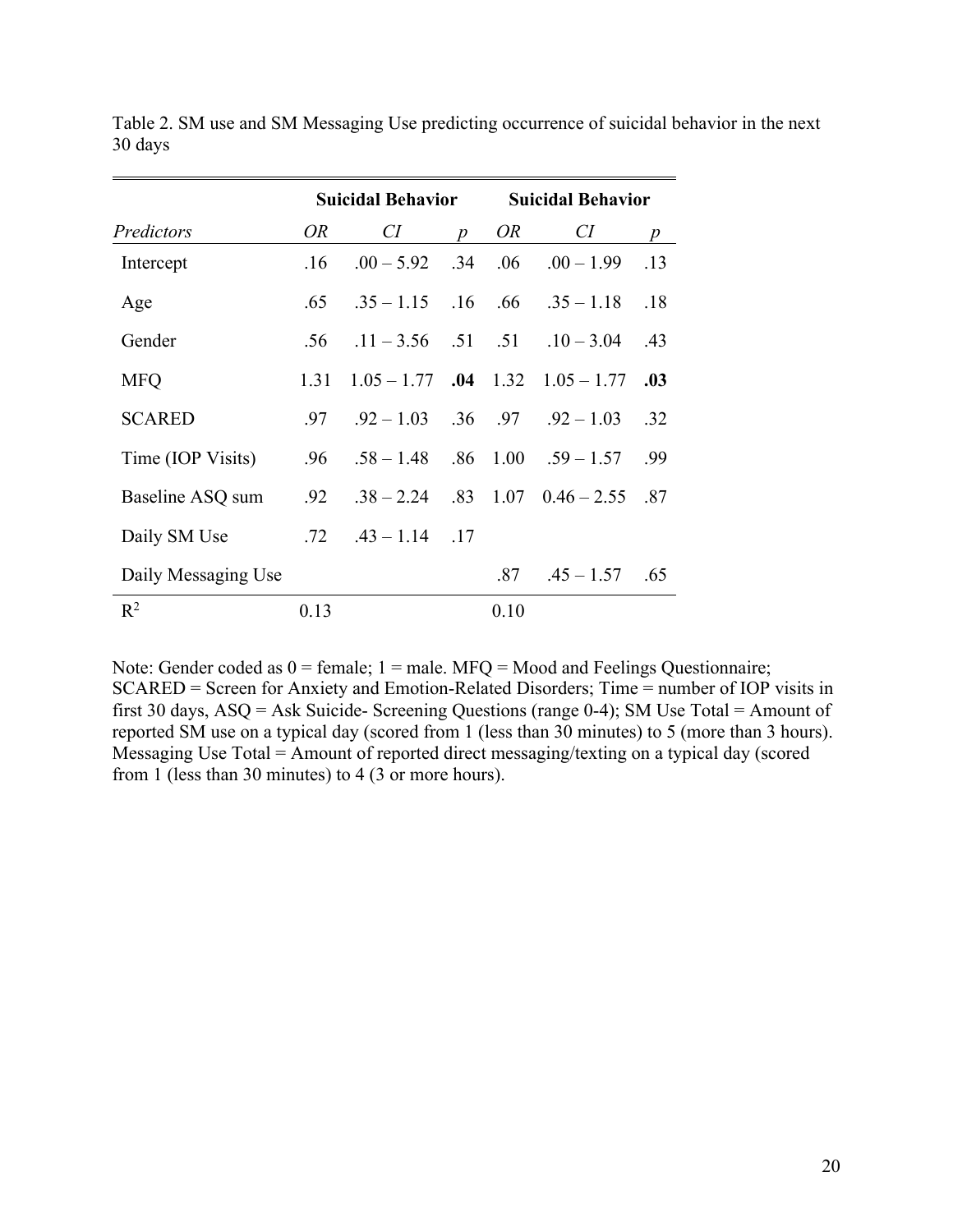|                     | Suicidal Ideation with Plan Suicidal Ideation with Plan |               |                  |                    |               |                  |  |  |
|---------------------|---------------------------------------------------------|---------------|------------------|--------------------|---------------|------------------|--|--|
| Predictors          | Odds Ratios                                             | CI            | $\boldsymbol{p}$ | <b>Odds Ratios</b> | CI            | $\boldsymbol{p}$ |  |  |
| Intercept           | .06                                                     | $.00 - .84$   | .05              | .04                | $.00-.51$     | .02              |  |  |
| Age                 | .81                                                     | $.55 - 1.17$  | .28              | .82                | $.55 - 1.21$  | .33              |  |  |
| Gender              | 1.38                                                    | $.41 - 5.42$  | .62              | 1.42               | $.43 - 5.30$  | .58              |  |  |
| <b>MFQ</b>          | 1.15                                                    | $1.00 - 1.34$ | .07              | 1.15               | $1.01 - 1.35$ | .05              |  |  |
| <b>SCARED</b>       | .98                                                     | $.94 - 1.03$  | .49              | .98                | $.94 - 1.03$  | .50              |  |  |
| Time (IOP Visits)   | .19                                                     | $.86 - 1.71$  | .32              | 1.17               | $.84 - 1.68$  | .37              |  |  |
| Baseline ASQ sum    | 1.50                                                    | $.84 - 2.80$  | .18              | 1.65               | $.92 - 3.10$  | .10              |  |  |
| Daily SM Use        | .67                                                     | $.47-.94$     | .02              |                    |               |                  |  |  |
| Daily Messaging Use |                                                         |               |                  | .62                | $.38 - .96$   | .04              |  |  |
| $\mathbb{R}^2$      | 0.19                                                    |               |                  | 0.17               |               |                  |  |  |

Table 3. SM use and SM Messaging Use predicting occurrence of Suicidal Ideation with Plan in the next 30 days

Note: Gender coded as  $0 =$  female;  $1 =$  male. SM = Social Media; MFQ = Mood and Feelings Questionnaire; SCARED = Screen for Anxiety and Emotion-Related Disorders; Time = number of IOP visits in first 30 days, ASQ = Ask Suicide- Screening Questions (range 0-4); SM Use Total = Amount of reported SM use on a typical day (scored from 1 (less than 30 minutes) to 5 (more than 3 hours). Messaging Use Total = Amount of reported direct messaging/texting on a typical day (scored from 1 (less than 30 minutes) to 4 (3 or more hours).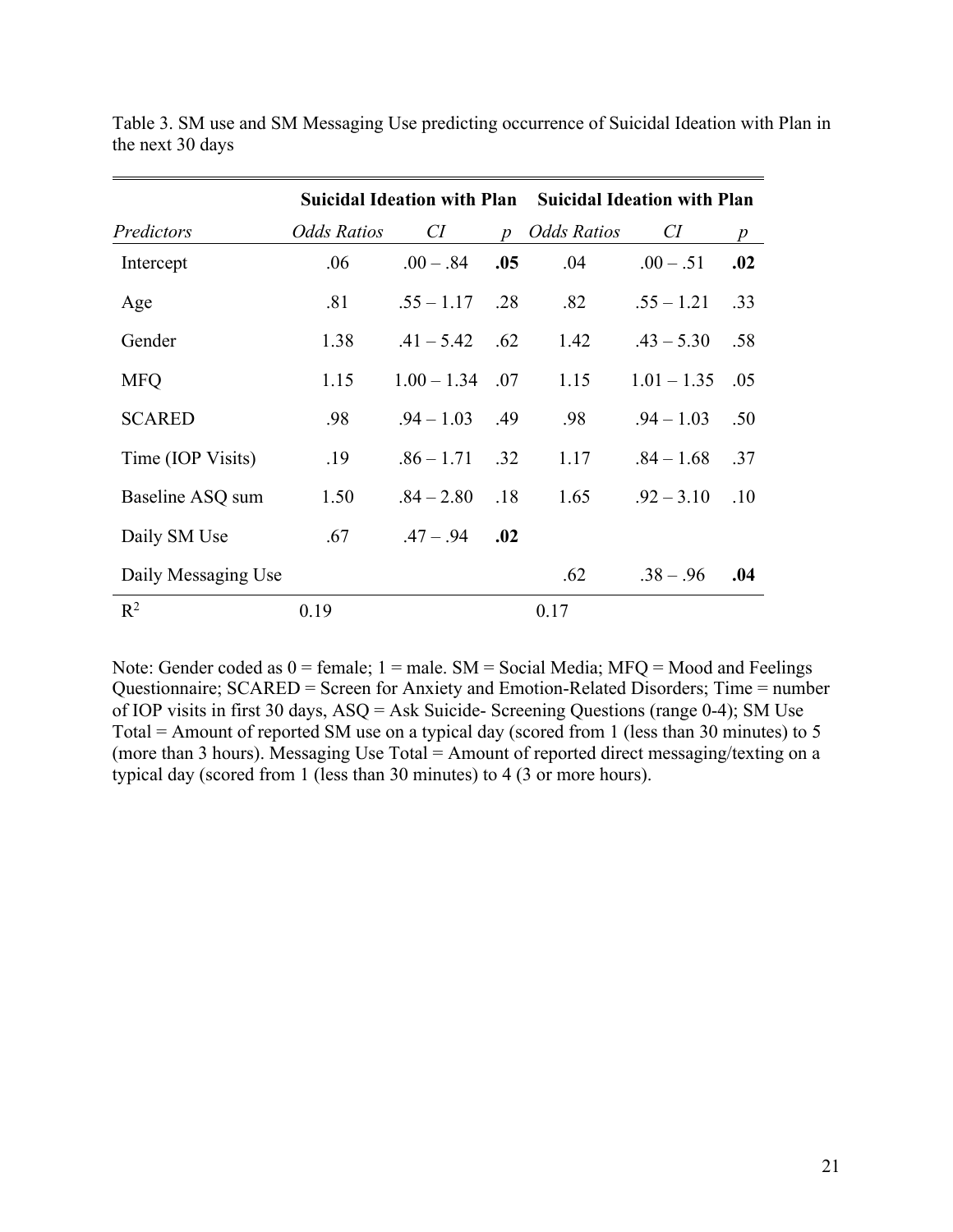|                       |                  | Days of Passive Death Wish Days of Passive Death Wish |                 |                  |               |                 |
|-----------------------|------------------|-------------------------------------------------------|-----------------|------------------|---------------|-----------------|
| Predictors            | <i>Estimates</i> | CI                                                    | $p_{\parallel}$ | <i>Estimates</i> | CI            | $p_{\parallel}$ |
| Intercept             | 2.85             | $1.61 - 4.10$                                         | < .001          | 2.63             | $1.49 - 3.76$ | < .001          |
| Age                   | $-.13$           | $-.37-.11$                                            | .28             | $-0.13$          | $-.37-.10$    | .27             |
| Gender                | $-.31$           | $-1.10 - 48$                                          | .44             | $-0.32$          | $-1.13 - .48$ | .43             |
| <b>MFQ</b>            | .17              | $.14 - .21$                                           | < .001          | 0.17             | $.14-.21$     | < .001          |
| <b>SCARED</b>         | < 0.00           | $-.02-.02$                                            | .84             | .00              | $-.02-.02$    | .87             |
| Time (IOP Visit)      | $-.01$           | $-11 - 10$                                            | .92             | < 00.            | $-.11-.10$    | .93             |
| Baseline ASQ sum      | .14              | $-19 - 0.48$                                          | .39             | .17              | $-16 - 0.50$  | .31             |
| Daily SM Use          | $-.09$           | $-.30-.12$                                            | .41             |                  |               |                 |
| Daily Messaging Use   |                  |                                                       |                 | $-0.03$          | $-.29-.23$    | .81             |
| <b>Random Effects</b> |                  |                                                       |                 |                  |               |                 |
| Intercept             | 1.93             | $1.55 - 2.40$                                         |                 | 1.91             | $1.54 - 2.36$ |                 |
| Time (Slope)          | .23              | $.11 - .47$                                           |                 | .30              | $.18 - .49$   |                 |

Table 4.SM use and SM Messaging predicting average number of days with PDW over next 30 days

Note: Gender coded as  $0 =$  female;  $1 =$  male. SM = Social Media; MFQ = Mood and Feelings Questionnaire; SCARED = Screen for Anxiety and Emotion-Related Disorders; Time = IOP visit number (level 1 predictor), ASQ = Ask Suicide- Screening Questions (range 0-4); SM Use Total  $=$  Amount of reported SM use on a typical day (scored from 1 (less than 30 minutes) to 5 (more than 3 hours). Messaging Use Total = Amount of reported direct messaging/texting on a typical day (scored from 1 (less than 30 minutes) to 4 (3 or more hours).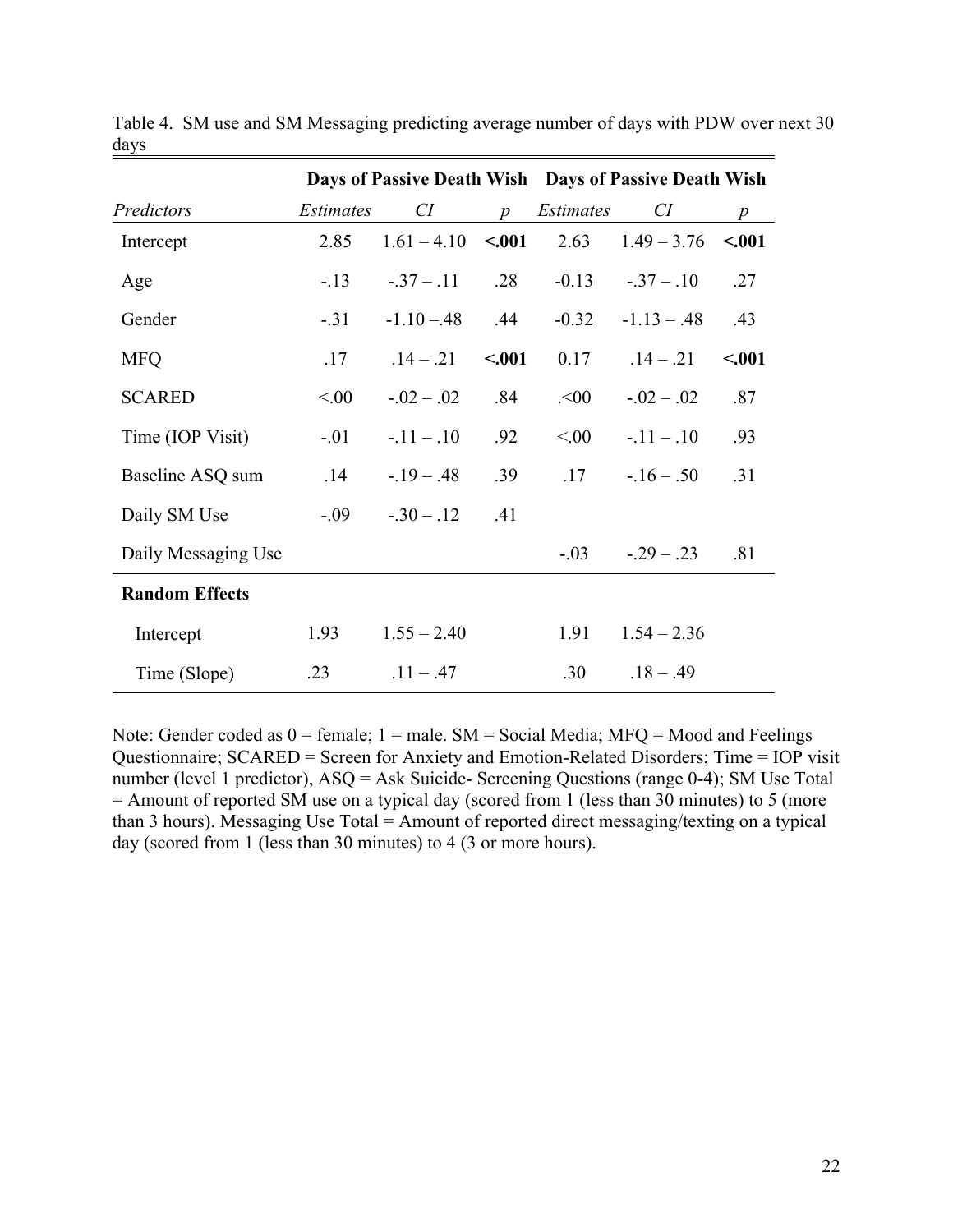|                       |                  | <b>Days of Suicidal Ideation</b> |                  | <b>Days of Suicidal Ideation</b> |                |                  |
|-----------------------|------------------|----------------------------------|------------------|----------------------------------|----------------|------------------|
| Predictors            | <i>Estimates</i> | CI                               | $\boldsymbol{p}$ | <i>Estimates</i>                 | CI             | $\boldsymbol{p}$ |
| Intercept             | 2.24             | $1.04 - 3.43$                    | < .001           | 2.11                             | $1.03 - 3.20$  | < .001           |
| Age                   | $-.08$           | $-.30-.15$                       | .50              | $-.07$                           | $-.30-.16$     | .55              |
| Gender                | $-.18$           | $-.93-.57$                       | .64              | $-.14$                           | $-.90-.63$     | .73              |
| <b>MFQ</b>            | .12              | $.09-.16$                        | < .001           | .12                              | $.09-.16$      | $-.001$          |
| <b>SCARED</b>         | < 0.01           | $-.02-.02$                       | .82              | < 0.01                           | $-0.02 - 0.02$ | .82              |
| Time (IOP Visit)      | $-.11$           | $-.22-.01$                       | .07              | $-.11$                           | $-.22-.01$     | .06              |
| Baseline ASQ sum      | .12              | $-19 - .44$                      | .45              | .14                              | $-17 - .45$    | .37              |
| Daily SM Use          | $-.11$           | $-.31-.09$                       | .28              |                                  |                |                  |
| Daily Messaging Use   |                  |                                  |                  | $-15$                            | $-0.40 - 0.10$ | .24              |
| <b>Random Effects</b> |                  |                                  |                  |                                  |                |                  |
| Intercept             | 1.93             | $1.55 - 2.40$                    |                  | 1.88                             | $1.51 - 2.34$  |                  |
| Time (Slope)          | .23              | $.11 - .47$                      |                  | .30                              | $.19 - .49$    |                  |

Table 5. SM use and SM Messaging predicting average number of days with suicidal ideation over next 30 days

Note: Gender coded as  $0 =$  female;  $1 =$  male. SM = Social Media; MFQ = Mood and Feelings Questionnaire; SCARED = Screen for Anxiety and Emotion-Related Disorders; Time = IOP visit number (level 1 predictor), ASQ = Ask Suicide- Screening Questions (range 0-4); SM Use Total  $=$  Amount of reported SM use on a typical day (scored from 1 (less than 30 minutes) to 5 (more than 3 hours). Messaging Use Total = Amount of reported direct messaging/texting on a typical day (scored from 1 (less than 30 minutes) to 4 (3 or more hours).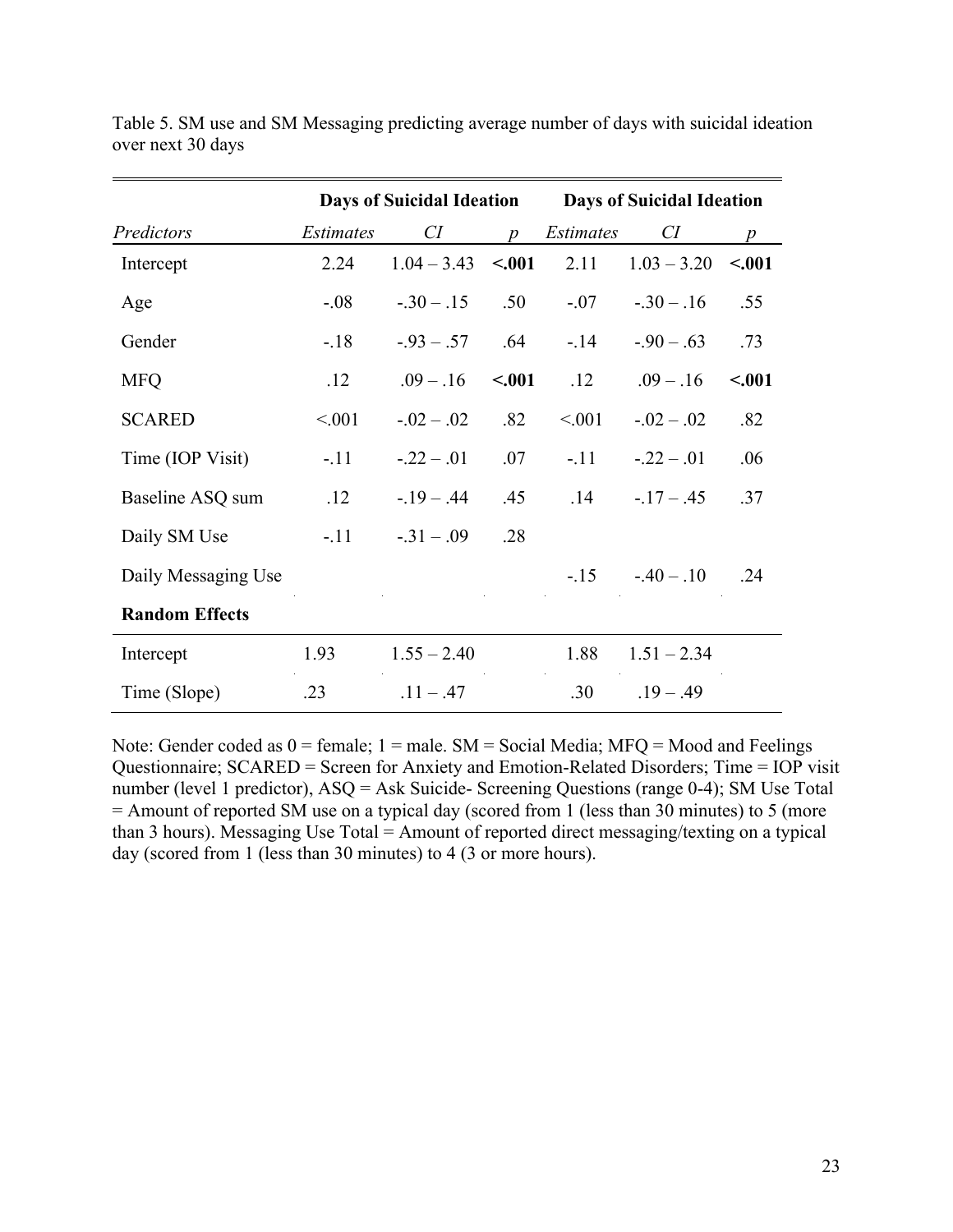Figures 1a and 1b. Baseline SM use and Text/Direct Messaging and the Predicted probability of SI with plan



1a) Social Media Use 1b) Text/Direct Messaging

Note. The X-axis reflects the baseline scores on the media use items, with response options including (0) "Less than 30 minutes", (1) "30 minutes to 1 hour", (2) "more than 1 hour to 2 hours", (3) "more than 2 hours to 3 hours", (4) "more than 3 hours to 4 hours", and (5) "more than 4 hours". For text/direct messaging, responses of 4-5 were combined and reflect text/direct messaging use more than 3 hours.